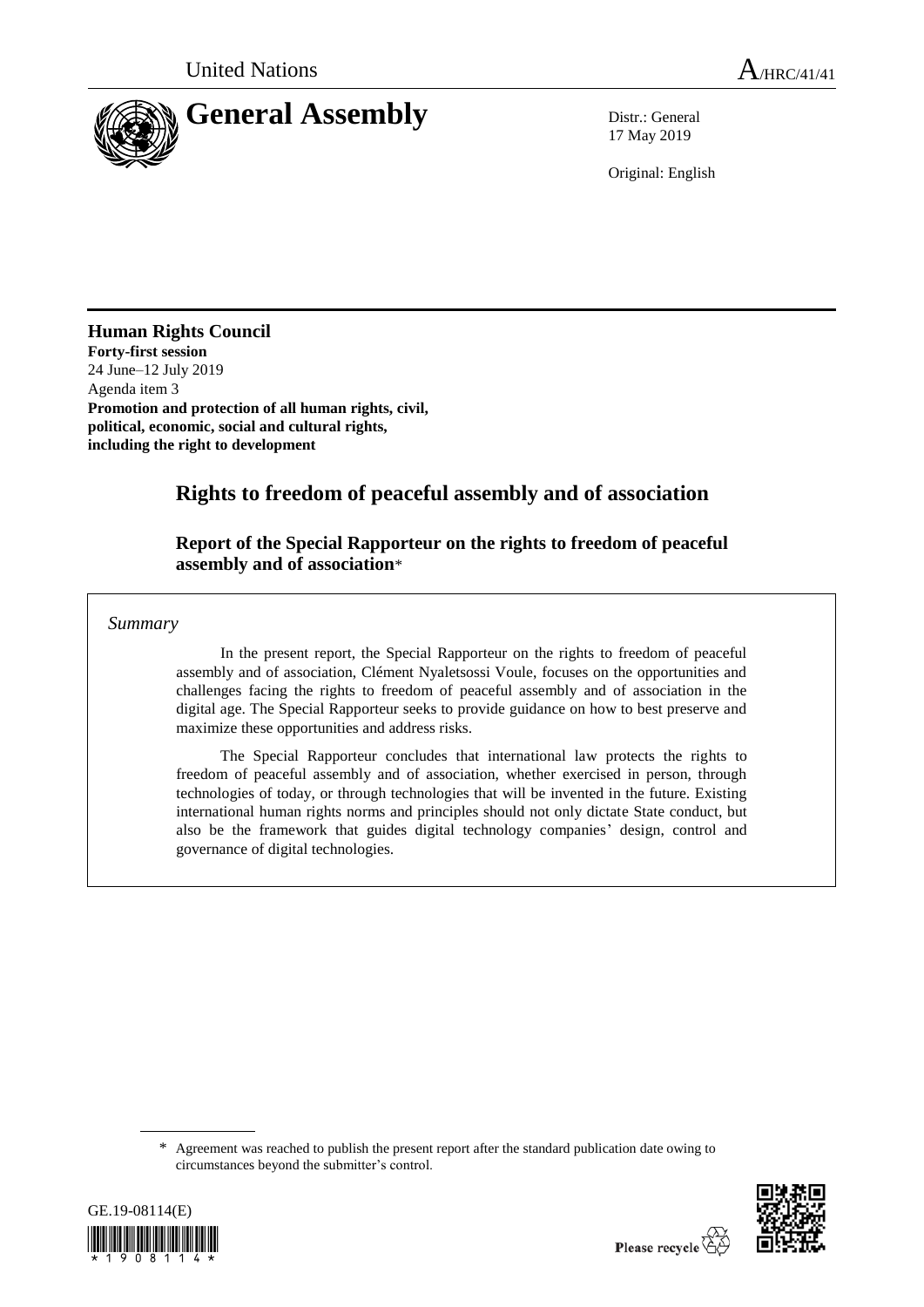# **I. Introduction**

1. The present report is submitted to the Human Rights Council at its forty-first session by the Special Rapporteur on the rights to freedom of peaceful assembly and of association, pursuant to Human Rights Council resolutions 15/21 and 32/32. In section II, the Special Rapporteur provides an account of some of his activities since his presentation of his report to the Human Rights Council on 18 June 2018. In sections III and IV, he addresses the exercise of the rights to freedom of peaceful assembly and of association in the digital age. The conclusions and recommendations are detailed in section V.

2. The digital age has opened new space for the enjoyment of the rights to freedom of peaceful assembly and of association. There are numerous examples across the globe which demonstrate the power of digital technology in the hands of people looking to come together to advance democracy, peace and development. However, the digital revolution has also brought a range of new risks and threats to these fundamental rights.

3. The Special Rapporteur has observed how, over the past decade, States have used technology to silence, surveil and harass dissidents, political opposition, human rights defenders, activists and protesters, and to manipulate public opinion. Governments are ordering Internet shutdowns more frequently, as well as blocking websites and platforms ahead of critical democratic moments such as elections and protests. A surge in legislation and policies aimed at combating cybercrime has also opened the door to punishing and surveilling activists and protesters in many countries around the world. While the role that technology can play in promoting terrorism, inciting violence and manipulating elections is a genuine and serious global concern, such threats are often used as a pretext to push back against the new digital civil society.

4. Meanwhile, dominant online platforms such as Facebook, Twitter and YouTube have become the gatekeepers to people's ability to enjoy the rights of peaceful assembly and of association, wielding enormous power over whether individuals and civil society actors can access and participate in the democratic space.

5. The opportunities and threats that digital technologies present to the exercise of freedom of assembly and of association will increase as emerging technologies – including the Internet of Things and artificial intelligence – develop and become more common. Building on reports authored by other relevant special procedure mandate holders, $<sup>1</sup>$  the</sup> Special Rapporteur seeks in the present report to provide guidance on how to best preserve and maximize the opportunities that these technologies bring while addressing their risks. The present report is not intended to be exhaustive. Rather, it aims at presenting an initial overview of the most pressing challenges, which will be further addressed in future reports and communications.

6. During the drafting of the present report, the Special Rapporteur benefited from a public process of input and consultations. On November 2018, he issued a call for inputs for the report. As at the date of publication of the report, 10 submissions from civil society organizations, 2 submissions from digital technology companies and 2 submissions from governments had been received. The Special Rapporteur convened an expert meeting in Geneva on 11 and 12 October 2018. He also held regional consultations with civil society organizations in Bangkok (21 December 2018), Beirut (18 January 2019) and Mexico City (24 and 25 January 2019), in Silicon Valley, California, United States of America (27–30 January 2019), and in Nairobi (21 and 22 February 2019). He held meetings with experts in Copenhagen (6 March 2019) and convened a consultation with governments in Geneva (20 March 2019). In addition, a joint consultation with the Special Rapporteur on the promotion and protection of the right to freedom of opinion and expression, David Kaye, was held on 18 and 19 December 2018 in Bangkok.

<sup>&</sup>lt;sup>1</sup> See, for example, A/HRC/17/27, A/71/373, A/HRC/23/40 and A/HRC/38/47.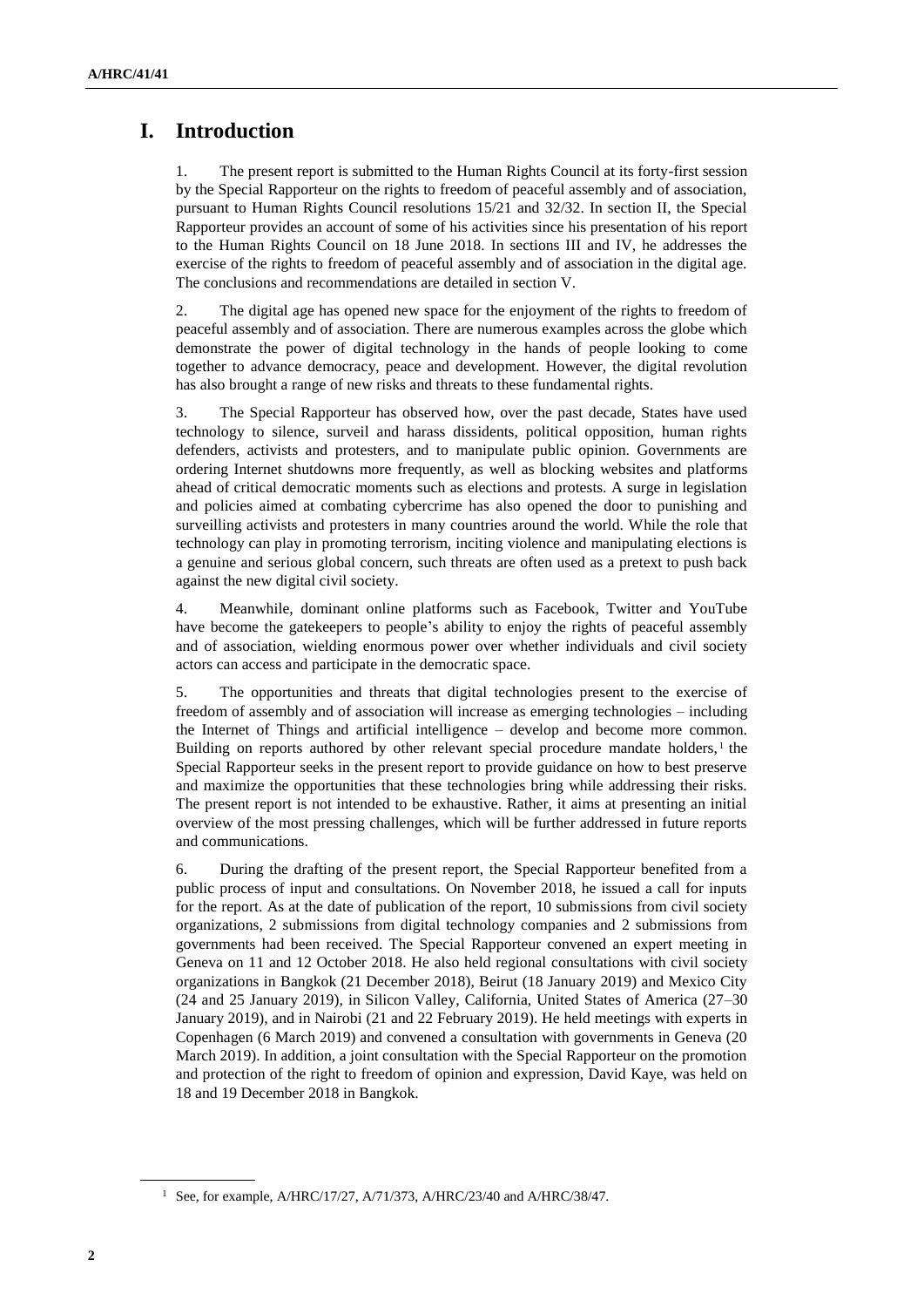## **II. Activities of the Special Rapporteur**

### **A. Country visits**

7. The Special Rapporteur visited Tunisia from 17 to 28 September 2018 (see A/HRC/41/41/Add.3) and Armenia from 7 to 16 November 2018 (see A/HRC/41/41/Add.4). He thanks both Governments for their cooperation before and during the visits.

### **B. Communications**

8. The Special Rapporteur sent a total of 130 communications to 60 States between 1 April 2018 and 25 April 2019. His observations on communications addressed to States, and the replies received, are contained in an addendum to the present report (A/HRC/41/41/Add.1).

#### **C. Participation in various events**

9. The Special Rapporteur took part in the following events, among many others:

(a) An academic visit to Brazil from 16 to 20 July 2018;

(b) The Swiss Development Cooperation conference on shrinking civic space and an enabling environment for civil society, held in Bern on 13 and 14 September 2018;

(c) The sixty-third session of the African Commission on Human and Peoples' Rights, held in Banjul from 24 to 26 October 2018, and the sixty-fourth session of the Commission, held in Sharm El Sheikh, Egypt, on 24 April 2019;

(d) The session at the Global Human Rights Defenders Summit entitled "Making our space great again: addressing shrinking space, restrictive laws and restrictions on funding – actual situation and main issues for next 20 years", which took place in Paris on 30 October 2018;

(e) The "Civic Space under Attack" conference, held at the Utrecht University Centre for Global Challenges, the Netherlands, on 21 November 2018;

(f) The Forum on Business and Human Rights, held in Geneva from 26 to 28 November 2018;

(g) The International Organization of la Francophonie event to mark the seventieth anniversary of the Universal Declaration of Human Rights, held in New York on 10 December 2018;

Regional dialogues with civil society and governments from the Asia-Pacific region on the impact of restriction to civic space, freedom of opinion, expression and assembly to elections, organized by the Asian Forum for Human Rights and Development and held in Bangkok on 20 and 21 December 2018;

The annual conference of Frivillighet Norge, the Norwegian association of non-governmental organizations (NGOs), with the theme "Can NGOs save democracy?", held in Oslo on 14 February 2019;

(j) The International Conference on Claiming Civic Space Together, held in Copenhagen on 4 and 5 March 2019;

(k) The 172nd session of the Inter-American Commission on Human Rights, held in Kingston from 6 to 10 May 2019.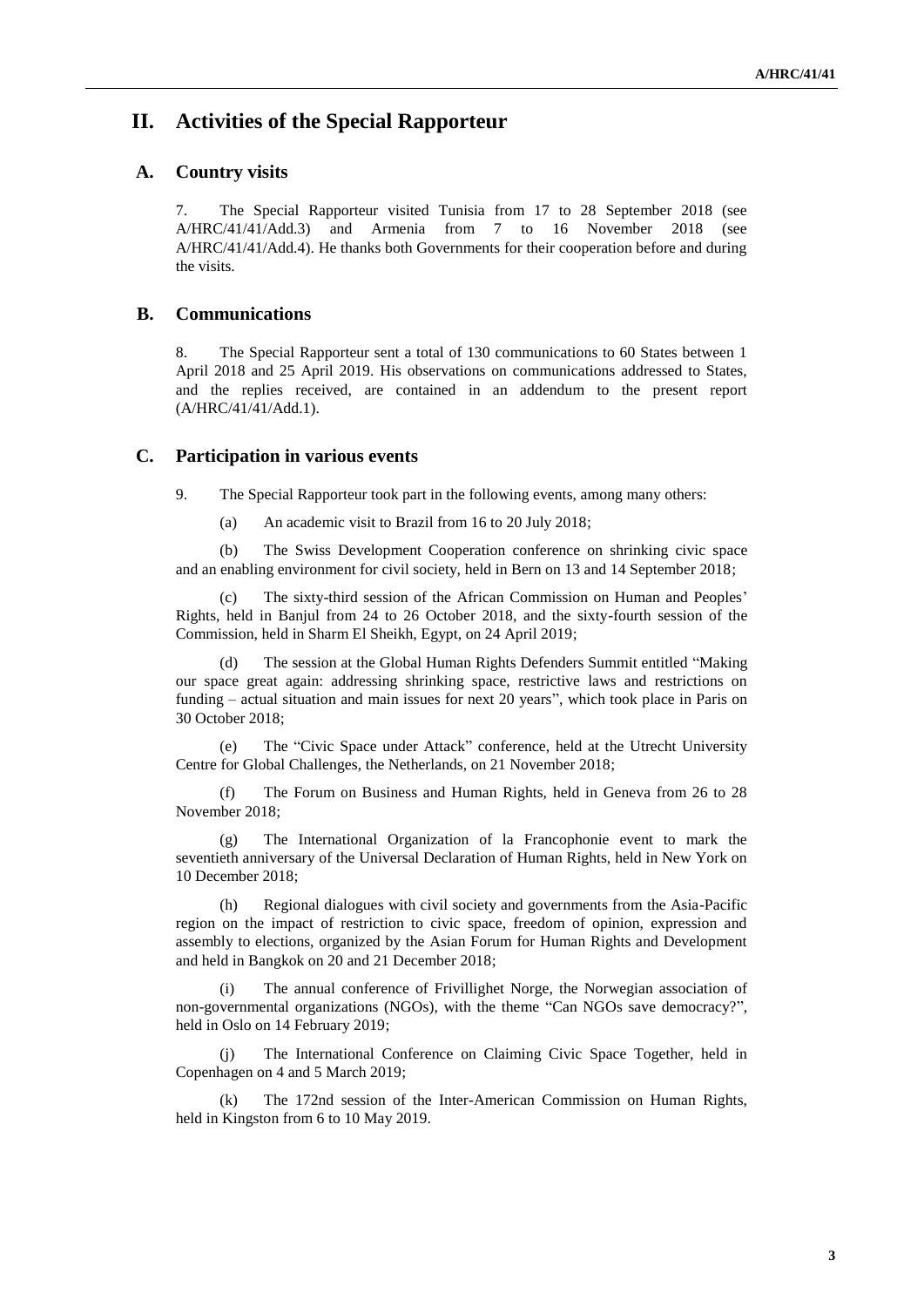# **III. The rights to freedom of peaceful assembly and of association in the digital age: international legal framework**

## **A. State obligations**

10. The rights to freedom of peaceful assembly and of association are protected in article 20 of the Universal Declaration of Human Rights and in articles 21 and 22 of the International Covenant on Civil and Political Rights. The Human Rights Council has emphasized that States have the obligation to respect and fully protect these rights online as well as offline.<sup>2</sup> The General Assembly has also called upon all States to "ensure that the same rights that individuals have offline, including the rights to freedom of expression, of peaceful assembly and of association, are also fully protected online, in accordance with human rights law". 3

11. In previous reports, the mandate holder has recognized that digital technology is integral to the exercise of the rights of peaceful assembly and association.<sup>4</sup> Technology serves both as a means to facilitate the exercise of the rights of assembly and association offline, and as virtual spaces where the rights themselves can be actively exercised.<sup>5</sup> Indeed, such technologies are important tools for organizers who seek to mobilize a large group of people in a prompt and effective manner, and at little cost, and also serve as online spaces for groups of people that are marginalized by society and are confronted with restrictions when operating in physical spaces.<sup>6</sup> The mandate holder has called upon States to ensure that everyone can access and use the Internet to exercise these rights, and that online associations<sup>7</sup> and assemblies<sup>8</sup> are facilitated in accordance with international human rights standards. The Human Rights Council has recognized that although an assembly has generally been understood as a physical gathering of people, human rights protections, including for freedom of assembly, may apply to analogous interactions taking place online.<sup>9</sup>

12. While these rights are not absolute, the freedom to access and use digital technologies for the exercise of peaceful assembly and association rights should be viewed as the rule, and the limitations as the exception. The general norm should be to permit the open and free use of the Internet and other digital tools.<sup>10</sup> Resolution 15/21 of the Human Rights Council makes it clear that to be permissible restrictions should be "prescribed by law and which are necessary in a democratic society in the interests of national security or public safety, public order (*ordre public*), the protection of public health or morals or the protection of the rights and freedoms of others". <sup>11</sup> Where such restrictions are made, "States must demonstrate their necessity and only take such measures as are proportionate to the pursuance of legitimate aims in order to ensure continuous and effective protection of Covenant rights. In no case may the restrictions be applied or invoked in a manner that would impair the essence of a Covenant right."<sup>12</sup>

13. States not only have a negative obligation to abstain from unduly interfering with the rights of peaceful assembly and of association but also have a positive obligation to facilitate and protect these rights in accordance with international human rights standards.<sup>13</sup>

<sup>2</sup> See Human Rights Council resolution 38/7.

<sup>3</sup> See General Assembly resolution 73/173.

<sup>4</sup> See A/HRC/20/27 and A/HRC/38/34.

<sup>5</sup> A/HRC/29/25/Add.1, para. 53.

<sup>6</sup> See A/HRC/35/28.

<sup>7</sup> A/HRC/20/27, para. 52.

<sup>8</sup> A/HRC/29/25/Add.1, para. 34.

<sup>&</sup>lt;sup>9</sup> See Human Rights Council resolution 38/11.

<sup>10</sup> A/HRC/23/39, para. 76.

<sup>&</sup>lt;sup>11</sup> See Human Rights Council resolution 15/21.

<sup>&</sup>lt;sup>12</sup> Human Rights Committee, general comment No. 31 (2004) on the nature of the general legal obligation imposed on States parties to the Covenant, para. 6.

<sup>13</sup> A/HRC/17/27, para. 66; and A/HRC/29/25/Add.1.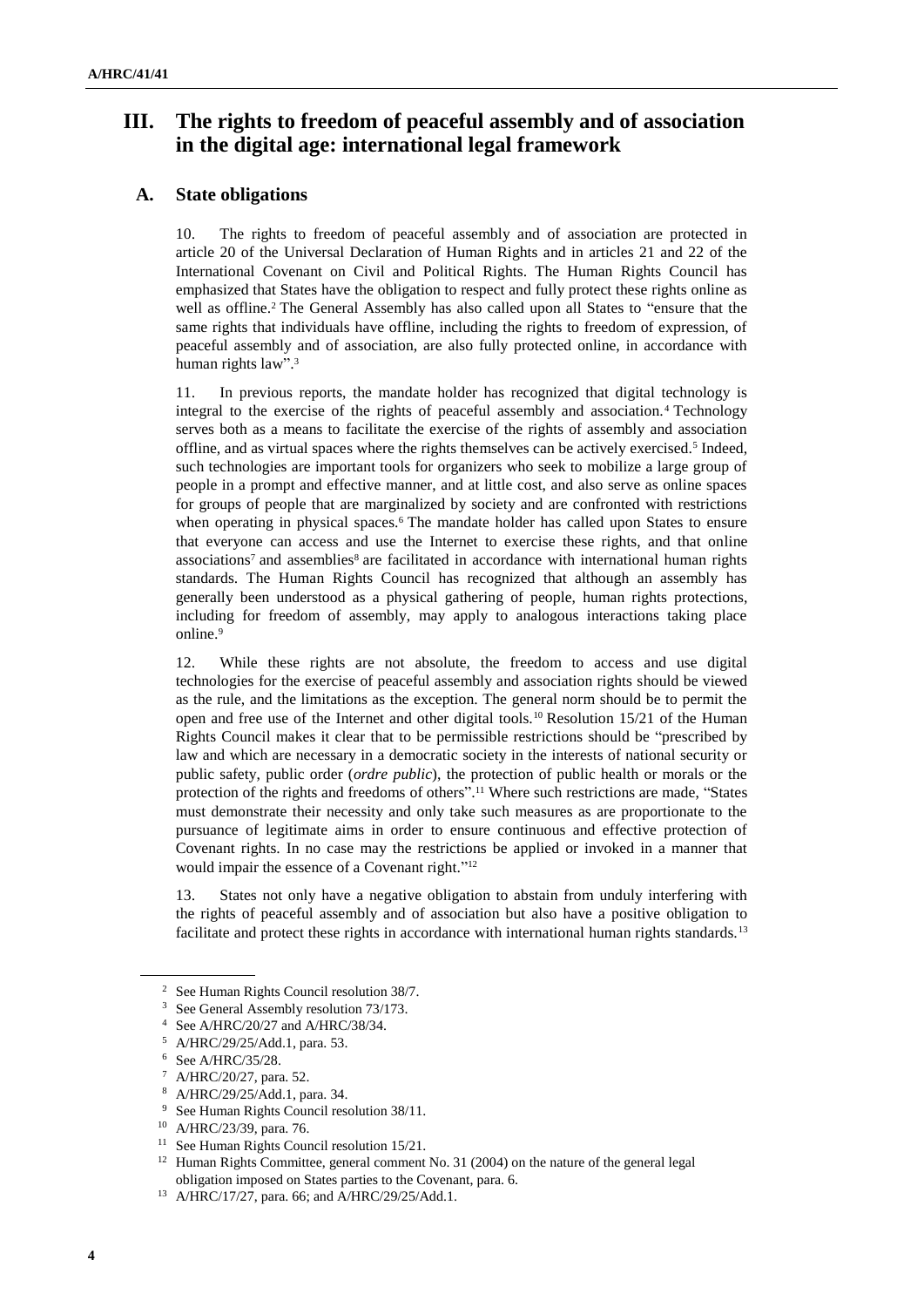This means ensuring that the rights to freedom of peaceful assembly and of association are enjoyed by everyone, without discrimination on the basis of race, colour, sex, language, religion, political or other opinion, national or social origin, property, birth or other status (article 2 (1) of the International Covenant on Civil and Political Rights).<sup>14</sup>

14. In the digital age, the positive obligation to facilitate the exercise of the rights to freedom of peaceful assembly and of association includes efforts "to bridge the digital divides, including the gender digital divide, and to enhance the use of information and communications technology, in order to promote the full enjoyment of human rights for all".<sup>15</sup> The obligation to protect requires that positive measures be taken to prevent actions by non-State actors, including businesses, that could unduly interfere with the rights to freedom of peaceful assembly and of association.<sup>16</sup>

15. Where peaceful assembly and association rights are unduly restricted, the victim(s) should be able to exercise their rights to an effective remedy and obtain redress. The Human Rights Council has called on States to "ensure effective remedies for human rights violations, including those related to the Internet, in accordance with their international obligations". 17

16. Violations of the rights of peaceful assembly and association may also interfere with the enjoyment other human rights, both offline and online. These include the right to privacy and the right to freedom of opinion and expression, which are intimately related to the enjoyment of peaceful assembly and association rights. Other rights may also be affected, particularly economic, social and cultural rights.

#### **B. Role and responsibilities of business**

17. In the digital age, the exercise of the rights of peaceful assembly and association has become largely dependent on business enterprises, whose legal obligations, policies, technical standards, financial models and algorithms can affect these freedoms. Online platforms and social media companies, in particular, wield significant power over how both the right to freedom of peaceful assembly and the right to freedom of association are enjoyed and exercised, particularly in countries where the "offline" exercise of the rights to freedom of peaceful assembly and of association is heavily curtailed. These platforms, however, have also become new tools for targeting and surveilling civil society actors.

18. The global framework for assessing digital technology companies' responsibilities to respect human rights is provided by the Guiding Principles on Business and Human Rights.<sup>18</sup> Guiding principles 11–24 recognize that business "should respect human rights" by avoiding infringing on the human rights of others and by addressing adverse human rights impacts with which they are involved. In order to fulfil this obligation, business enterprises should have in place human rights policies and processes – including a policy commitment to meet their responsibility to respect human rights; a human rights due diligence process to identify, prevent, mitigate, and account for how they address, their human rights impacts; and processes to enable the remediation<sup>19</sup> of any adverse human rights impacts that they cause or to which they contribute.

19. In this regard, the mandate holder associates himself with the views of the Special Rapporteur on the promotion and protection of the right to freedom of opinion and

<sup>&</sup>lt;sup>14</sup> See also article 26 of the Covenant.

<sup>&</sup>lt;sup>15</sup> Human Rights Council resolution 38/7, para. 5. This is also reflected in the 2030 Agenda for Sustainable Development, which contains a commitment to "significantly increase access to information and communications technology and strive to provide universal and affordable access to the Internet in least developed countries by 2020" (target 9.C) and to "enhance the use of enabling technology, in particular information and communications technology, to promote the empowerment of women" (target 5.B). See also A/HRC/35/9.

<sup>&</sup>lt;sup>16</sup> See article 2 (2) of the Covenant; and Human Rights Committee, general comment No. 31.

<sup>17</sup> See Human Rights Council resolution 38/7.

<sup>18</sup> A/HRC/17/31.

<sup>19</sup> A/72/162, para. 86 (c).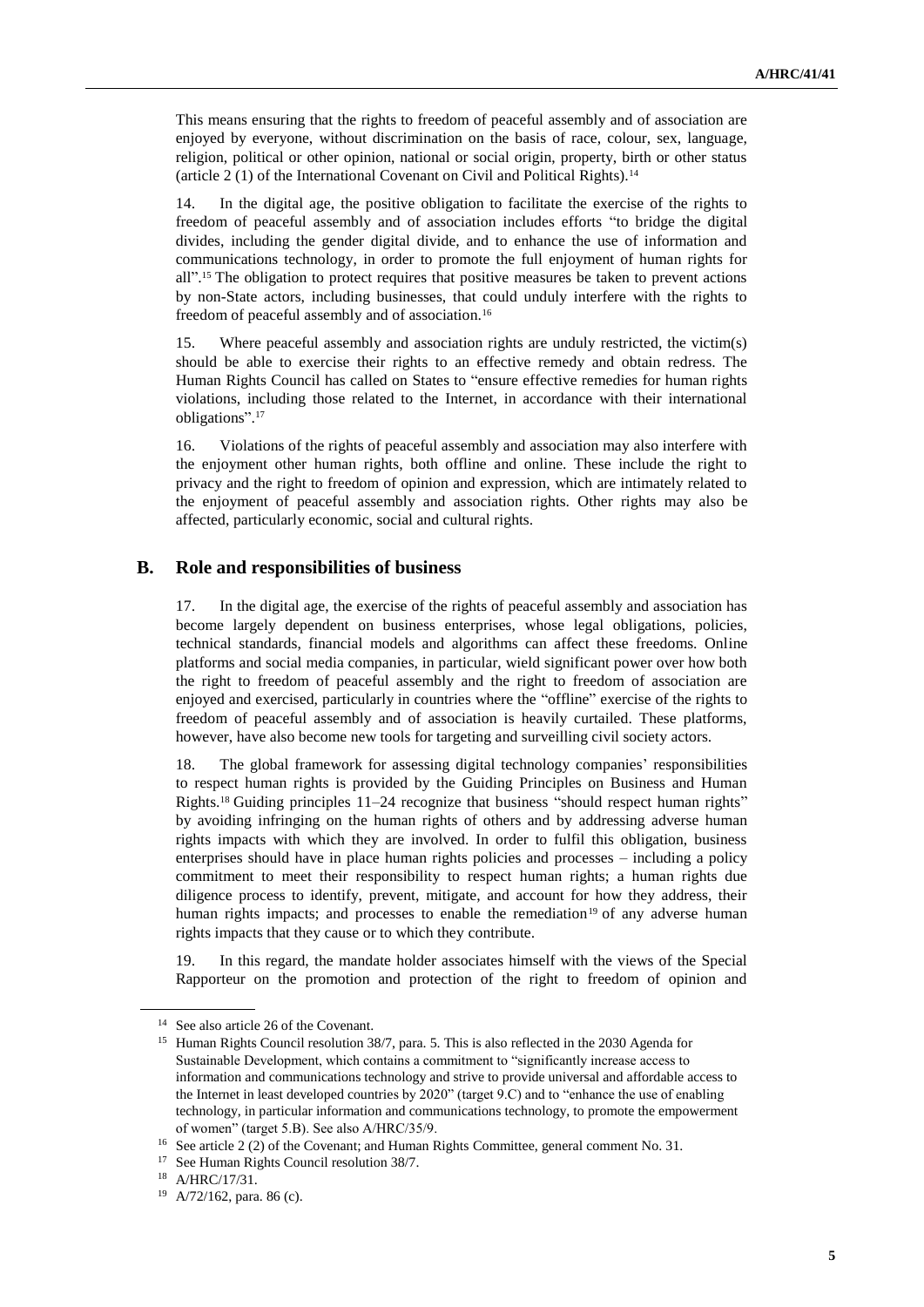expression, who has indicated that "human rights law gives companies the tools to articulate and develop policies and processes that respect democratic norms and counter authoritarian demands". <sup>20</sup> Similarly, the Human Rights Council has recognized that "international human rights law should guide private sector actors and be the basis for their policies". 21

20. States, for their part, have obligations to protect human rights and prevent violations in relation to the actions or inaction of third parties such as businesses. Guiding principle 1 affirms that "States must protect against human rights abuse within their territory and/or jurisdiction by third parties, including business enterprises. This requires taking appropriate steps to prevent, investigate, punish and redress such abuse through effective policies, legislation, regulations and adjudication." 22

## **IV. Exercise of the rights to peaceful assembly and association in the digital age: opportunities and challenges**

## **A. Digital opportunities**

21. Digital technologies have brought remarkable opportunities for the enjoyment of the rights of freedom of peaceful assembly and of association. By serving both as tools through which these rights can be exercised "offline" and as spaces where individuals can actively form online assemblies and associations,<sup>23</sup> digital technologies have vastly expanded the capacities of individuals and civil society groups to organize and mobilize, to advance human rights and to innovate for social change.

22. The role of social media in mobilizing people to the streets is well known. During his visit to Armenia in 2018, for instance, the Special Rapporteur heard several stories of how social media platforms, live-streaming tools and communication apps had played a key role in the "velvet" revolution of 2018 that had led to the resignation of the Prime Minister. The hashtags #MyStep and #MerzhirSerzhin had been used to share information, and mobilize citizens and gather their support, circumventing the government-controlled media. The #BlackLivesMatter movement for racial equality began with the use of a hashtag to mobilize communities in mass protests in the United States and other parts of the world against police violence and systemic racism towards people of African descent. Many youth movements across the world are supported by social media, as demonstrated by the #RoadSafetyMovement in Bangladesh, the #FeesMustFall campaign in South Africa, and the #FridaysForFuture and #ClimateStrikes global movement.

23. Individuals can now use online spaces to participate in a virtually connected civil society. Women activists, for example, use the Internet to connect and to exchange strategies, including across borders, and as a space for organizing. <sup>24</sup> The #MeToo movement is perhaps the most notable recent example. In 2017, survivors of sexual violence used social media platforms to share personal stories of sexual harassment and abuse and to call for gender equality in the workplace, under the hashtag #MeToo. Within a year, the hashtag had reportedly been used more than 19 million times<sup>25</sup> both by survivors and by supporters of the cause. Although the movement began in the United States, women also joined in France (#BalanceTonPorc), in the Arab world (#AnaKaman), in India (#MeTooIndia), in Ukraine (#IAmNotAfraidToSayIt) and in Mexico (#MeTooMexico) also joined.

<sup>20</sup> See A/HRC/38/35.

<sup>21</sup> See Human Rights Council resolution 38/7.

<sup>22</sup> See A/HRC/17/31.

<sup>23</sup> See A/HRC/29/25/Add.1.

<sup>24</sup> A/HRC/35/9, paras. 23–24.

<sup>&</sup>lt;sup>25</sup> Pew Research Center, "How social media users have discussed sexual harassment since #MeToo [went viral"](https://www.pewresearch.org/fact-tank/2018/10/11/how-social-media-users-have-discussed-sexual-harassment-since-metoo-went-viral/), 11 October 2018.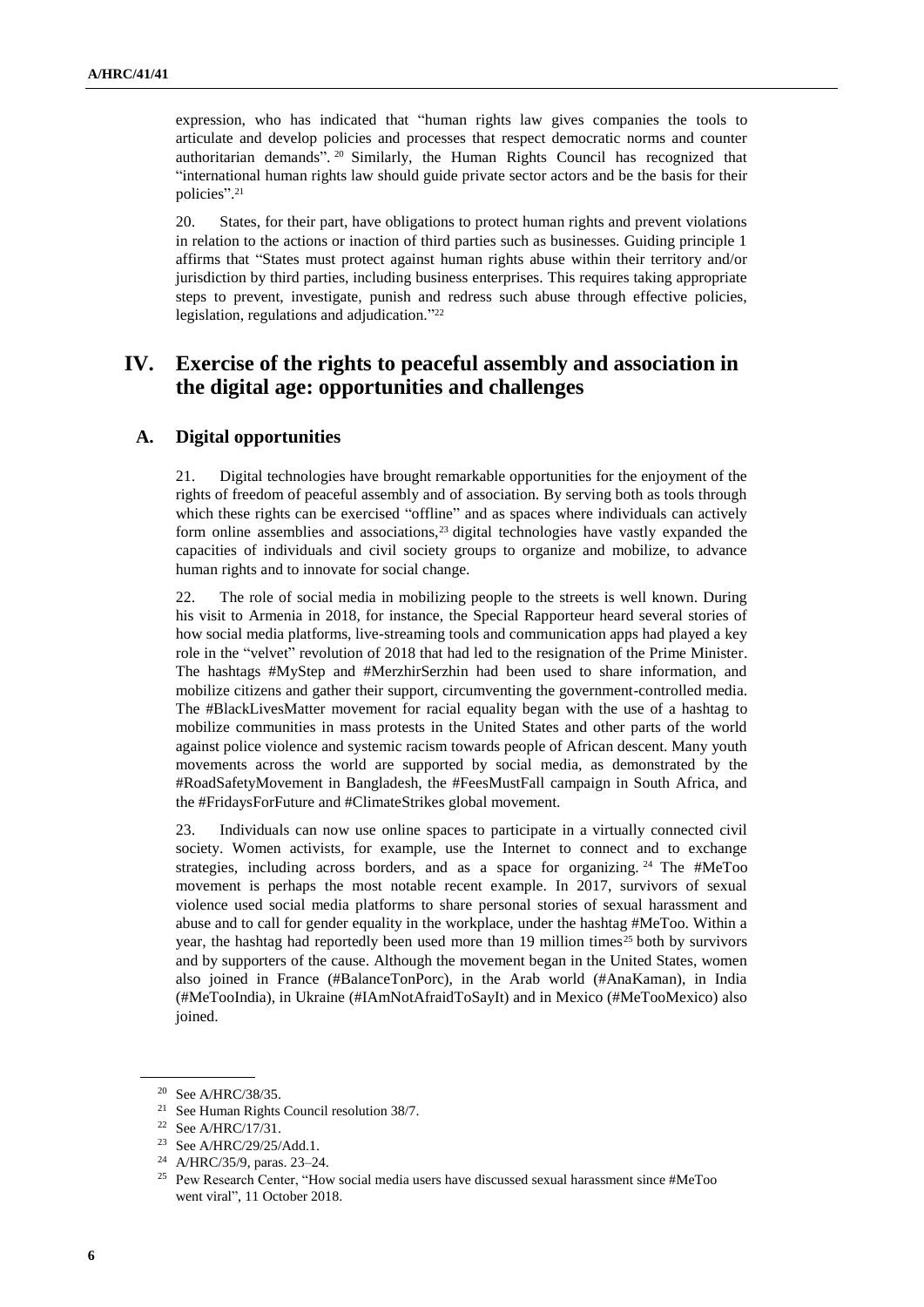24. Encryption technologies, pseudonymity and other security features have enabled individuals belonging to minority groups to find one another and create community. The Human Rights Council has stressed that "technical solutions to secure and protect the confidentiality of digital communications, including measures for encryption and anonymity, can be important to ensure the enjoyment of human rights, in particular the rights to privacy, to freedom of expression and to freedom of peaceful assembly and association". <sup>26</sup> The Special Rapporteur asserts that the same is true for the organization and conduct of associations. These tools provide individuals and civil society actors with safe online space to gather and connect with other members of their group as well as to organize and coordinate activities, without undue interference from third parties and government.<sup>27</sup>

25. Through the use of social media, e-petitions and crowdfunding platforms, civil society organizations have been able to reach new audiences, spread information, attract members and find funding in ways that were previously impossible or extremely costly. For example, following the earthquake in Mexico in 2018, a group of citizens mobilized online via #Verificado19S <sup>28</sup> to provide reliable information and assist victims with needed resources. In Turkey, organizations such as Oy ve Ötesi used social media tools to enlist over 60,000 volunteers to monitor more than 130,000 ballot boxes during the general elections of November 2015. In the United States, the American Civil Liberties Union raised millions of dollars in online donations over one weekend in support of its work for immigrants' rights. Similarly, after the Russian Federation had placed severe restrictions on civil society's ability to access foreign resources, the human rights organization OVD-Info used crowdfunding to gather support and raise small, private domestic donations. <sup>29</sup> Similarly, digital technologies have become increasingly important for labour unions to perform their core functions, including organizing protests, keeping in touch with members and providing spaces for discussion and decision-making.<sup>30</sup>

26. Many civil society groups have taken advantage of technology to innovate in addressing social problems. For example, the Landmark project <sup>31</sup> provides publicly available maps and other critical data on lands that are collectively held and used by indigenous peoples and local communities around the world to ensure their protection. The Eyewitness project has developed technologies to enhance the capacity of civil society actors and individuals to document and record human rights abuses.<sup>32</sup> The development of open source software and free commons has been largely driven by civil society organizations such as the Mozilla Foundation and Wikimedia. Platforms such as Signal and Crabgrass have been developed to enhance security of civil society groups' digital communications. Community networks in refugee settlements or in indigenous communities are another example of civil society innovation to address social problems.

27. Digital technologies should be seen by the authorities "as an excellent opportunity to interact with a large and diversified audience prior to and during peaceful assemblies, with a view to sensitizing them on their role and functions, and ultimately building or reinforcing trust among the population". <sup>33</sup> Likewise, States should recognize the value of technology to facilitate people's rights to public participation. The Special Rapporteur welcomes efforts by many governments to establish online platforms through which those interested can submit and collect signatures for petitions on government policies and legislative action.

28. These examples demonstrate a remarkable range of uses of digital technology for the enjoyment of the rights of peaceful assembly and association, and the interplay between offline and online spheres. The Special Rapporteur observes that the rights of freedom of

<sup>26</sup> See Human Rights Council resolution 38/7.

<sup>27</sup> See A/HRC/29/32 and A/HRC/38/35/Add.5.

<sup>28</sup> #Verified19S.

<sup>29</sup> A/HRC/35/28, para. 62.

<sup>30</sup> Jeffrey M. Hirsch, "Worker collective action in the digital age", *West Virginia Law Review*, vol. 117 (2015), pp. 921–959; and Klaus Schoemann, "Digital technology to support the trade union movement", *Open Journal of Social Sciences*, vol. 6, No. 1 (2018), pp. 67–82.

<sup>31</sup> Se[e www.landmarkmap.org.](file:///C:/Users/Maria.VivarAguirre/AppData/Local/Microsoft/Windows/INetCache/Content.Outlook/QEKT94AT/www.landmarkmap.org/)

<sup>&</sup>lt;sup>32</sup> See www.eyewitnessproject.org.

<sup>33</sup> A/HRC/23/39, para. 74.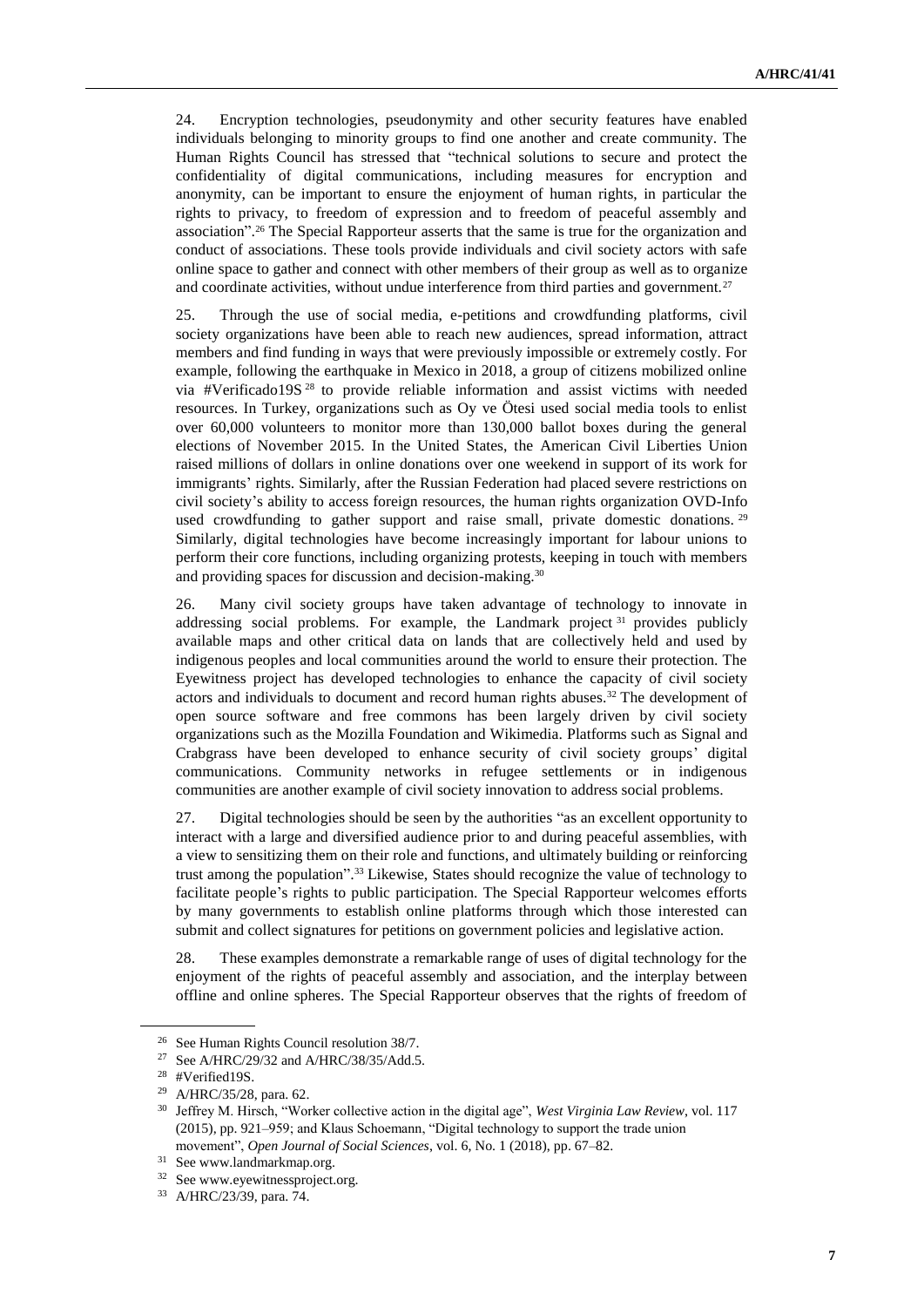peaceful assembly and of association are often seamlessly exercised online and offline. For example, many associations have offices and people meet face-to-face. At the same time, they use digital technology to carry out daily activities and as a space to convene online discussions and assemblies. Similarly, associations primarily based online can also hold inperson discussions and assemblies. The extent of the online and offline activities depends on the association's membership, strategies and goals. Simply stated, international law protects the rights of freedom of peaceful assembly and of association, whether exercised in person, or through the technologies of today, or through technologies that will be invented in the future.<sup>34</sup>

### **B. Trends in State restrictions**

29. The Special Rapporteur is concerned about the variety of measures and tactics that are used by States to control and impede access to and use of digital technology for the exercise of the rights to freedom of assembly and of association. Laws that criminalize online content continue to proliferate, leading to a significant chilling effect on advocacy and mobilization. Numerous jurisdictions have resorted to shutting down access to communications networks and services during elections and public demonstrations, and blocking websites belonging to civil society groups, including human rights organizations. Demonstrating a sophisticated grasp of emerging technical tools, some States – and malicious third-party actors – have increased use of digital surveillance and online harassment against civil society actors, human rights defenders, opposition political leaders and those who plan to stage peaceful public assemblies. All of this has significantly reduced the space in which people can defend and promote shared interests. Notably, the Human Rights Council has expressed concern about "the emerging trend of disinformation and of undue restrictions preventing Internet users from having access to or disseminating information at key political moments, with an impact on the ability to organize and conduct assemblies". 35

30. This section examines these State actions to determine whether they are compliant with articles 21 and 22 of the Covenant and with the relevant analytical tests set forth in those articles.

#### **1. Legality**

31. As already noted, any restrictions on the right to freedom of peaceful assembly and the right to freedom of association must have a legal basis (i.e. be "in conformity with law" or "prescribed by law", respectively), $36$  as must the mandate and powers of the restricting authority. The law itself must be sufficiently precise to enable an individual to assess whether or not his or her conduct would be in breach of the law and also to foresee the likely consequences of any such breach.<sup>37</sup>

32. Laws criminalizing access to and use of digital tools are increasingly being adopted, in a diverse range of countries. These laws establish criminal liability in often vague and illdefined terms, allowing for arbitrary or discretionary application and resulting in legal uncertainty. As such, they fail to meet the legal standards for permissible restrictions under articles 21 and 22 of the Covenant. Examples include cybercrime laws, antiterrorism laws, surveillance laws, and laws against protests.

<sup>34</sup> Douglas Rutzen and Jacob Zenn, "Assembly and association in the digital age", *International Journal of Not-for-Profit Law*, vol. 13, issue 4 (December 2011), p. 67.

<sup>35</sup> See Human Rights Council resolution 38/11.

<sup>&</sup>lt;sup>36</sup> Article 21 of the Covenant provides that no restrictions may be placed on the exercise of the right of peaceful assembly other than those imposed in conformity with the law. Article 22 (2) provides that "no restrictions may be placed on the exercise of this right other than those which are prescribed by law".

<sup>37</sup> A/HRC/20/27, para. 16; and A/HRC/31/66, para. 30.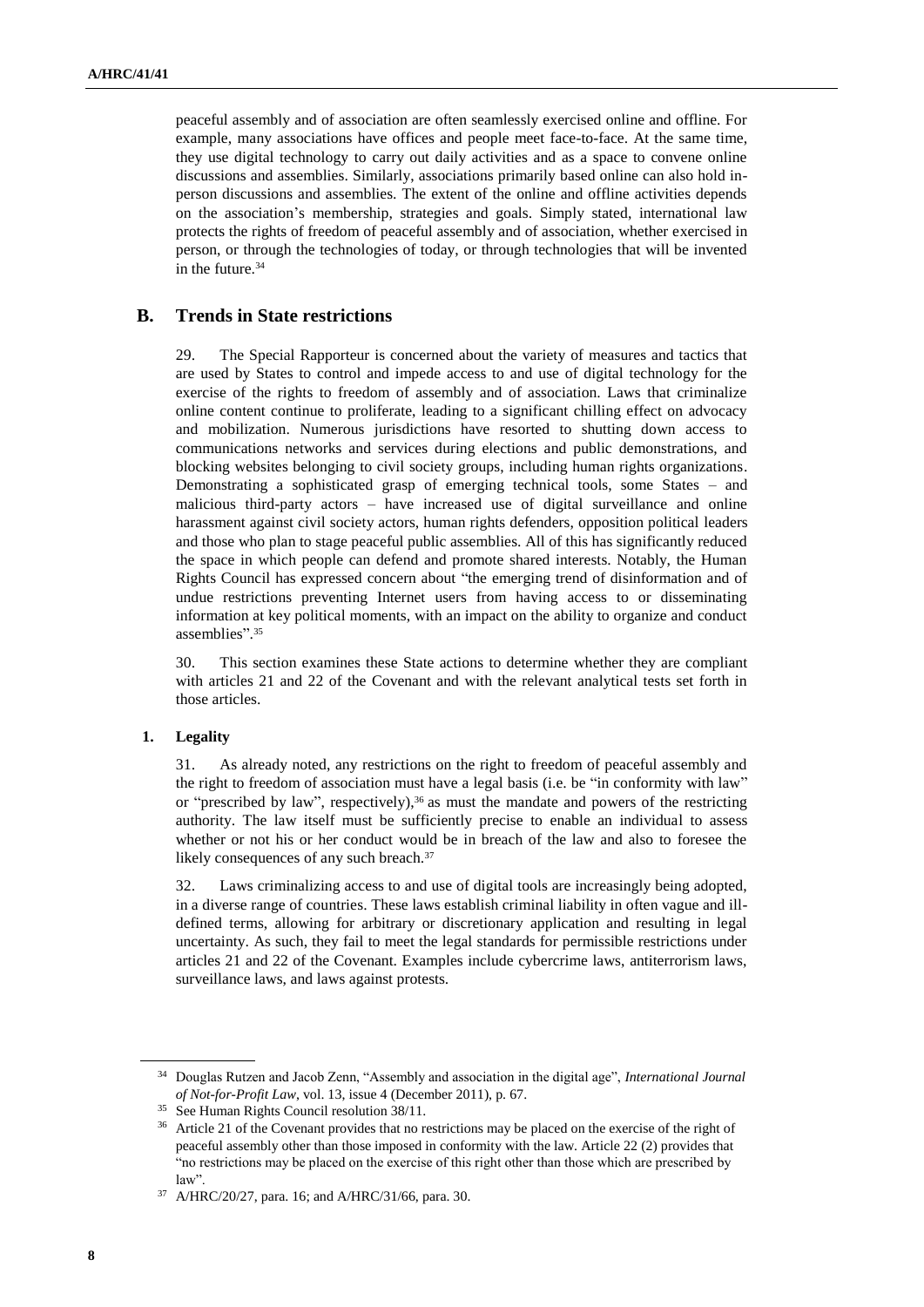#### *Cybercrime laws*

33. The prohibition against the use of electronic devices "to ruin communal harmony or create instability or disorder or disturb or is about to disturb the law and order situation",<sup>38</sup> found in the Digital Security Act 2018 of Bangladesh, for example, grants officials excessive discretion to determine what would constitute unlawful conduct and to pursue criminal actions against individuals based on arbitrary and subjective grounds. Authorities could conflate calls for peaceful assemblies on social media with the creation of instability, or ruining communal harmony. Other cybercrime laws give wide-ranging power to governments to block websites deemed critical of the authorities, such as those belonging to human rights defenders,<sup>39</sup> based on broadly defined concepts of national security.

#### *Antiterrorism laws*

34. Mandate holders have raised concern on several occasions about the excessively broad language often used in antiterrorism legislation.<sup>40</sup> Although the Special Rapporteur is aware that States have an interest in protecting national security and public safety, which are legitimate grounds for restricting freedom of association and assembly, these laws often are drafted in ways that give opportunities for abuse. For example, many laws include broad and subjective concepts in the definition of terrorism, such as "widespread terror through political extremism", "serious social disturbance", <sup>41</sup> "disrupting public services", "inciting violence at demonstrations" and "creating fear amongst the public to jeopardize the solidarity" of a country.<sup>42</sup> The vagueness of the concepts makes it extremely difficult to determine with reasonable certainty what kind of conduct (online and offline) would be considered "terrorism". Organizations and individuals that are deemed to be promoting or propagating views or beliefs not shared by the majority of the population or that are unfavourable to the authorities are particularly vulnerable. This would lead to a significant chilling effect among them and further exclude them from the digital space.

#### *Surveillance laws*

35. Mandate holders have stressed that overly broad and vague surveillance laws often fail to target specific individuals on the basis of a reasonable suspicion.<sup>43</sup> For example, the Investigatory Powers Act 2016, of the United Kingdom of Great Britain and Northern Ireland, contained vague language that allowed authorities to target a group or category of people without requiring each target of the surveillance to be individually identified. <sup>44</sup> Other forms of surveillance law give enormous licence to States to monitor citizens' online activities, such as the Telecommunications and Other Legislation Amendment Bill, of Australia, which includes provisions that would grant authorities unfettered powers to compel companies to facilitate access to encrypted user data for security agencies and weaken encryption technologies. <sup>45</sup> The risks of abuse are increased given that many existing laws and regulations governing surveillance do not keep pace with rapid changes in surveillance technology and its potential uses.

## *Media and anti-"fake news" laws*

36. During consultations with civil society, concerns were raised about the broad language used in Cambodian interministerial decree (*prakas*) No. 170 of 28 May 2018, which prohibits online activities "intended to create turmoil in society". This provision grants authorities excessive discretion to prohibit a wide range of activities online –

<sup>38</sup> See BGD 4/2018, accessible from https://spcommreports.ohchr.org/Tmsearch/TMDocuments.

<sup>39</sup> See, for example, EGY 13/2017.

<sup>40</sup> A/HRC/26/29, para. 59.

<sup>41</sup> See BRA 8/2015.

<sup>42</sup> Asian Forum for Human Rights and Development (Forum-Asia), *Instruments of Repression: A Regional Report on the Status of Freedoms of Expression, Peaceful Assembly, and Association in Asia*, pp. 84 and 89.

<sup>43</sup> See A/HRC/35/28/Add.1.

<sup>44</sup> Ibid.

<sup>45</sup> See AUS 5/2018.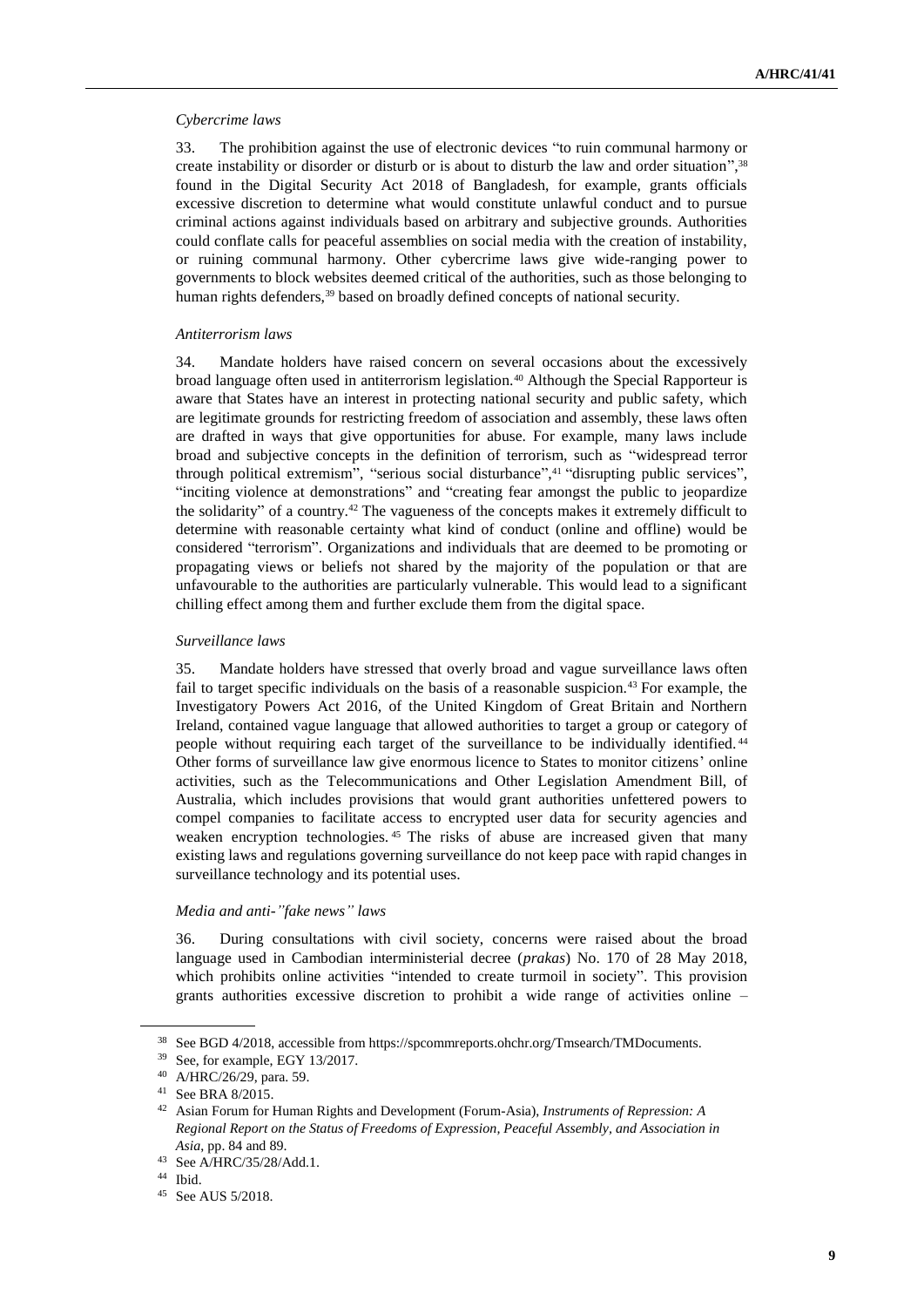including sharing photos and videos of police abuse against protesters, disseminating messages calling for peaceful demonstrations, and political campaigning. The rules also impose severe penalties, and civil society organizations face the risk of being shut down for disseminating prohibited content, which is disproportionate and incompatible with the right to freedom of association. In addition, these restrictions are imposed through a government decree, adding to legality concerns.<sup>46</sup>

#### *Demonstrations laws*

37. In the Russian Federation, for instance, the "Yarovaya Law" introduced overly broad amendments to the Criminal Code that prohibited "inducing, recruiting or otherwise involving" others in the organization of "mass unrest". <sup>47</sup> Publishing statements on the Internet is considered an aggravating factor. Similarly, in Kazakhstan, the Criminal Code forbids providing "assistance" to "illegal" assemblies, including by "means of communication". <sup>48</sup> The broad language of these provisions unduly limits the rights to freedom of peaceful assembly, association and expression, by potentially making it a crime to promote, discuss, seek or link to information regarding a protest event.

#### **2. Legitimate aim**

38. Restrictions on the rights to freedom of peaceful assembly and of association must pursue a legitimate aim. The Covenant recognizes only the following aims as legitimate: "national security or public safety, public order (*ordre public*), the protection of public health or morals or the protection of the rights and freedoms of others". States cannot invoke permissible justifications to conceal illegitimate aims.

#### *Criminalization of online activities*

39. Criminalizing the online activities of individuals and organizations constitutes a growing trend in many countries in the world. <sup>49</sup> Individuals are often charged with illdefined crimes found in antiterrorism, cybercrime and anti-protest laws. Viet Nam, for example, arrested and charged a human rights defender for comments on the Internet allegedly criticizing the Government.<sup>50</sup> The Bolivarian Republic of Venezuela convicted, on crimes of incitement to violence, a political opposition leader calling for antigovernment protests on social media.<sup>51</sup> The United Arab Emirates arrested and prosecuted human rights defenders on charges of "circulating false and misleading information on the Internet with a view to spreading hatred and sectarianism" <sup>52</sup> and with using social media to "endanger State security and insult the rulers" under the Cybercrime Law.<sup>53</sup> Egypt arrested and prosecuted activists for "joining an organization founded in violation of the Constitution" and to "undermine State institutions", in retaliation for comments made on social media.<sup>54</sup> In Saudi Arabia, a founding member of the Saudi Civil and Political Rights Association was reportedly sentenced to eight years in prison and an eight-year travel ban for "violating article 6 of the Anti-Cybercrime Law" by "inciting public opinion against the rulers of this country and signing statements that were published online that call on people to demonstrate", and "insisting to not abide by the judicial decision to abolish" the Saudi Civil and Political Rights Association.<sup>55</sup> Saudi women human rights defenders opposing driving bans have been prosecuted in terrorism-related cases, including for "incitement to

<sup>&</sup>lt;sup>46</sup> Inter-American Commission on Human Rights, "Second report on the situation of human rights defenders in the Americas" (OEA/Ser.L/V/II. Doc. 66), para. 165.

<sup>47</sup> See RUS 7/2016.

<sup>48</sup> A/HRC/29/25/Add.2, para. 57.

<sup>49</sup> A/71/373, paras. 29–35.

<sup>50</sup> See VNM 1/2017.

<sup>51</sup> See Working Group on Arbitrary Detention opinion No. 26/2014.

<sup>52</sup> See ARE 1/2018.

<sup>53</sup> See ARE 5/2013.

<sup>54</sup> See EGY 4/2017.

<sup>55</sup> See SAU 4/2016.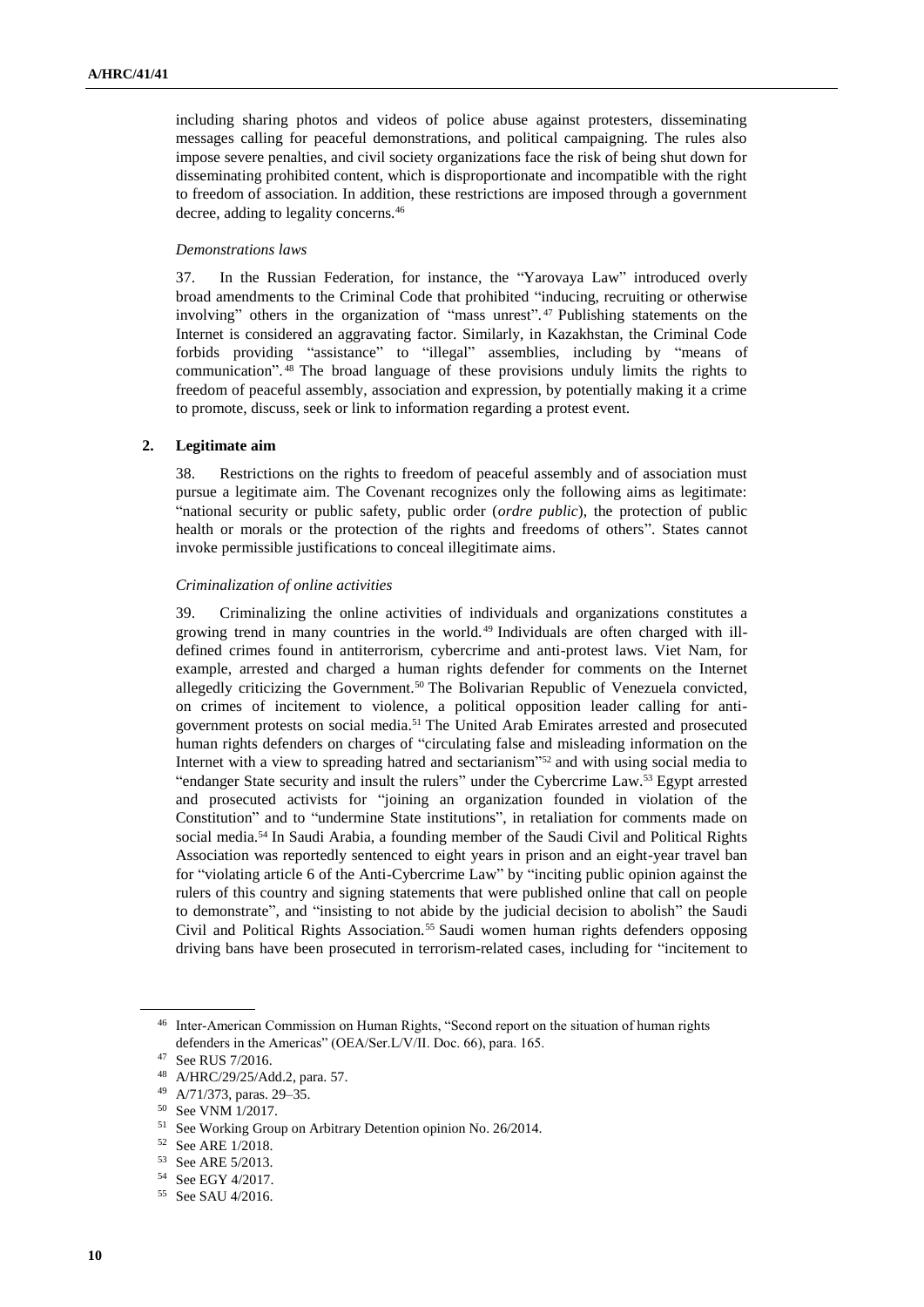protest", "attempting to inflame public opinion" and "filming protests and publishing on social media". 56

40. While States often invoke national security and public order concerns when pressing these charges, in reality criminal prosecution is too often used to stifle dissent and control the online space, which is not a legitimate government aim and directly infringes articles 21 and 22 of the Covenant. No person should be held criminally, civilly or administratively liable for organizing, advocating, or participating in a peaceful protest<sup>57</sup> or for establishing or operating an association for a lawful purpose. Dissent is a legitimate part of the exercise of peaceful assembly and association rights and should be protected, online and offline.<sup>58</sup>

#### *Arbitrary blocking of online content*

41. Blocking of entire websites of human rights organizations and political opposition parties has become increasingly common in many parts of the world, including in countries of the Middle East and North Africa region. For example, in the United Arab Emirates and in Saudi Arabia, authorities routinely block websites containing online criticism. Websites belonging to civil society organizations and human rights groups are particularly targeted, such as the Saudi #Women2Drive campaign, blocked in 2013. Similarly, Egyptian authorities have blocked several websites of human rights organizations. <sup>59</sup> The firewall employed in China systematically blocks access to thousands of websites and online content based outside China containing key terms such as "democracy" and "human rights". 60

42. An individual or association's website is an important means for the individual or association to advocate for a cause; to raise issues of public concern and contribute to public debate; to report human rights violations; to publish research; to seek, receive and impart information and ideas of all kinds; to build coalitions and networks with other organizations, including from abroad; to engage in fundraising; to recruit members and volunteers; and to interact with international and regional human rights bodies. In general, the blocking of entire websites is an extreme, disproportionate measure that severely limits the ability to carry out these activities, and therefore undermines the exercise of freedom of assembly and association. In many cases these measures appear to improperly target dissent, and as such, cannot be justified as pursuing a legitimate aim. The Special Rapporteur considers that to prohibit an individual or association from publishing material online "solely on the basis that it may be critical of the government or the political social system espoused by the government"<sup>61</sup> is inconsistent with the rights to freedom of peaceful assembly, association and expression.

#### *Government-sponsored trolling and cyberattacks*

43. Some States have harnessed technology to monitor and hamper the work of human rights defenders and civil society actors. Tactics are varied. Many involve hacking phones and computers, issuing death and rape threats, disseminating doctored images, temporarily suspended targets' accounts, hijacking hashtags, spreading conspiracy theories, accusations of treason and promoting virulently discriminatory sentiments. While the Special Rapporteur is mindful that States are not the only perpetrators of these acts, government responsibility for these acts extends into the commissioning and encouragement of such conduct by third parties.

44. These attacks are a direct violation of individuals' rights to freedom of peaceful assembly and of association, as they cannot be justified as pursuing a legitimate aim in a

<sup>56</sup> See SAU 11/2018, and also SAU/1/2017.

<sup>57</sup> A/HRC/31/66, para. 27.

<sup>58</sup> A/HRC/20/27, para. 84.

<sup>59</sup> See EGY 13/2017.

<sup>60</sup> Freedom House, Freedom on the Net 2018, available from [https://freedomhouse.org/report/freedom](https://freedomhouse.org/report/freedom-net/freedom-net-2018)[net/freedom-net-2018.](https://freedomhouse.org/report/freedom-net/freedom-net-2018) See also Rebecca MacKinnon, *Consent of the Networked: The Worldwide Struggle for Internet Freedom* (Basic Books, 2012), pp. 31–47.

<sup>61</sup> A/66/290, para. 39.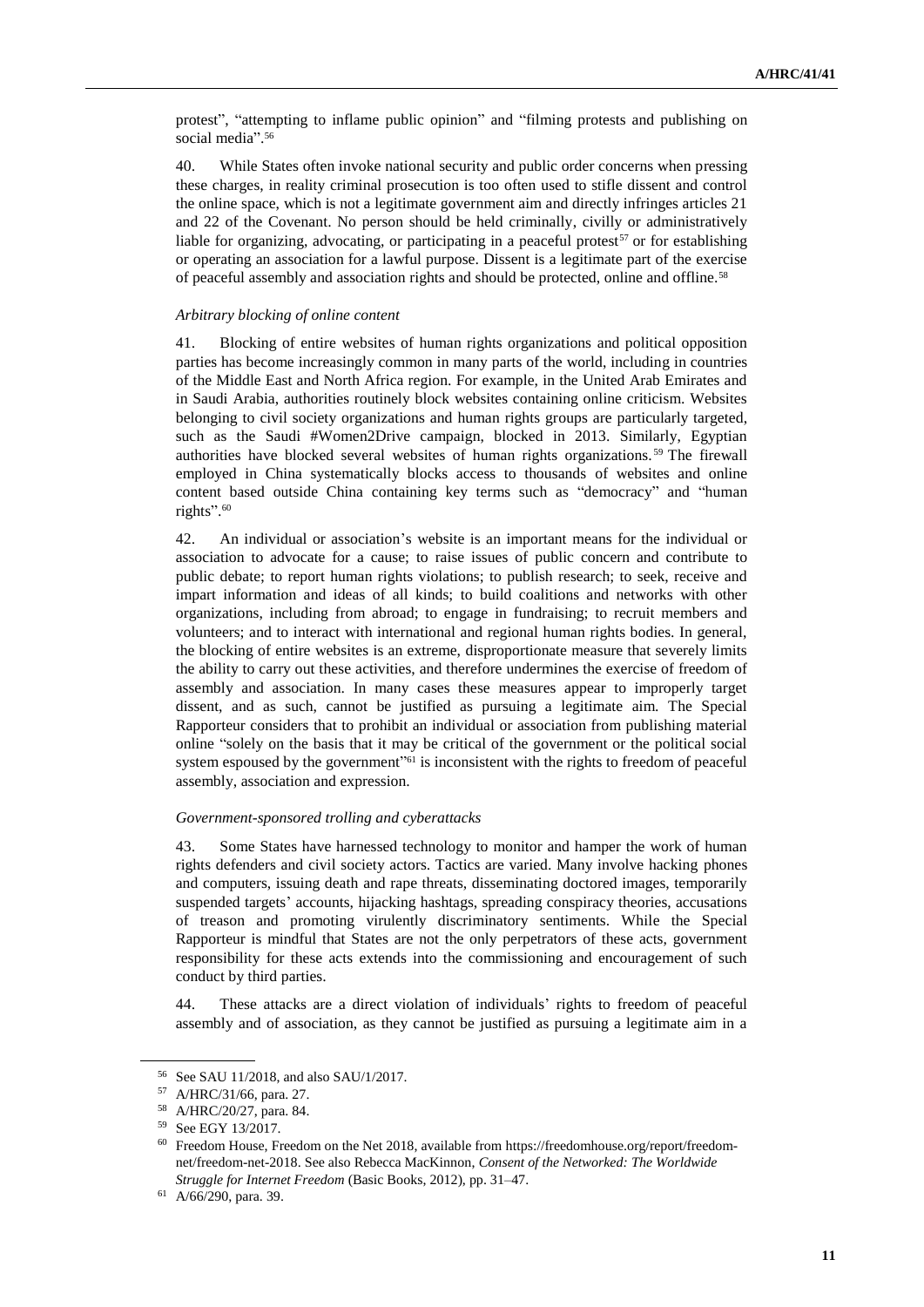democratic society. Their purpose is the opposite: to intimidate civil society actors, destroy their credibility and legitimacy and deny them the attention necessary for mobilization in the digital space. These attacks undermine the ability of civil society organizations and activists to share or receive information and communicate with others. They create incentives for self-censorship, while threatening individuals' personal security and integrity.

45. For example, trolls are instructed to disseminate propaganda, isolate or drown out critical views, and inhibit anti-government movements, while amplifying the messages of government officials and boosting follower numbers.<sup>62</sup> In Oman, for example, authorities "systematically hack into online accounts and hijack them and flood social media such as Twitter with an endless stream of hashtag references, thus disrupting discussion on specific topics". 63

46. The use of commercial spyware, such as FinFisher monitoring technology and the Pegasus spyware suite, to launch cyberattacks against civil society actors is another example of this trend. Well-documented reports have linked the Pegasus spyware suite to spyware attacks against activists and human rights defenders in Bahrain, Kazakhstan, Mexico, Morocco, Saudi Arabia and the United Arab Emirates, among others. <sup>64</sup> These attacks allow hacking into, and watching in real time, their communications, location and activities,<sup>65</sup> and can affect targets both within a State or extraterritorially.<sup>66</sup>

47. Infiltrating social media groups or forums and tracking the online activities of civil society by "friending" activists is another technique used. Open source intelligence can also allow for the pre-emptive disruption of peaceful protests by arresting organizers who are communicating and planning their activities online.

48. Women and lesbian, gay, bisexual, transgender and intersex persons are at particular risk of facing these attacks. For example, the Government of Egypt reportedly identified and arrested lesbian, gay, bisexual, transgender and intersex activists by infiltrating and surveilling their activities on social media platform Grindr.<sup>67</sup> Authorities in Brazil used Tinder to form relationships and then conduct surveillance on women activists engaged in protests. <sup>68</sup> In Thailand, women human rights defenders were subjected to extensive discrediting, harassment campaigns and death threats in blogs and on social media.<sup>69</sup> These attacks take particular forms, which include the dissemination of doctored pictures, usually of a sexualized and gendered nature; the spreading of information designed to discredit, often full of harmful and negative gender stereotypes; violent hate messages and threatening messages on social networks, including calls for gang rape and for murder; and breaches of privacy, including hacking into family members' computers and phones and exposing the phone number, the home address and personal and family photos. The mandate holder echoes the findings of the Special Rapporteur on violence against women, its causes and consequences, that online abuse against women is a direct attack on women's visibility and full participation in public life, and should be duly investigated and punished.<sup>70</sup>

<sup>&</sup>lt;sup>62</sup> Institute for the Future, "State-sponsored trolling: how governments are deploying disinformation as [part of broader digital harassment campaigns](http://www.iftf.org/fileadmin/user_upload/images/DigIntel/IFTF_State_sponsored_trolling_report.pdf)" (2018).

<sup>63</sup> A/HRC/29/25/Add.1, para. 34.

<sup>64</sup> See, for example, the Citizen Lab, ["Hide and seek: tracking NSO Group's Pegasus spyware to](https://citizenlab.ca/2018/09/hide-and-seek-tracking-nso-groups-pegasus-spyware-to-operations-in-45-countries/)  [operations in 45 countries"](https://citizenlab.ca/2018/09/hide-and-seek-tracking-nso-groups-pegasus-spyware-to-operations-in-45-countries/).

<sup>65</sup> See LBN 2/2018.

<sup>66</sup> Brief of [amici curiae](http://freeassembly.net/wp-content/uploads/2016/11/Kidane-Brief-of-Amici-Curiae-FINAL-AS-FILED.pdf) submitted in *John Doe a.k.a. Kidane v. Federal Democratic Republic of Ethiopia* before the United States Court of Appeals for the District of Columbia Circuit.

<sup>67</sup> Article 19, ["Apps, arrests and abuse in Egypt, Lebanon and Iran"](https://www.article19.org/wp-content/uploads/2018/02/LGBTQ-Apps-Arrest-and-Abuse-report_22.2.18.pdf), February 2018.

<sup>68</sup> Privacy International, "State of privacy Brazil".

<sup>69</sup> See, for example, THA 6/2017.

<sup>70</sup> See A/HRC/38/47.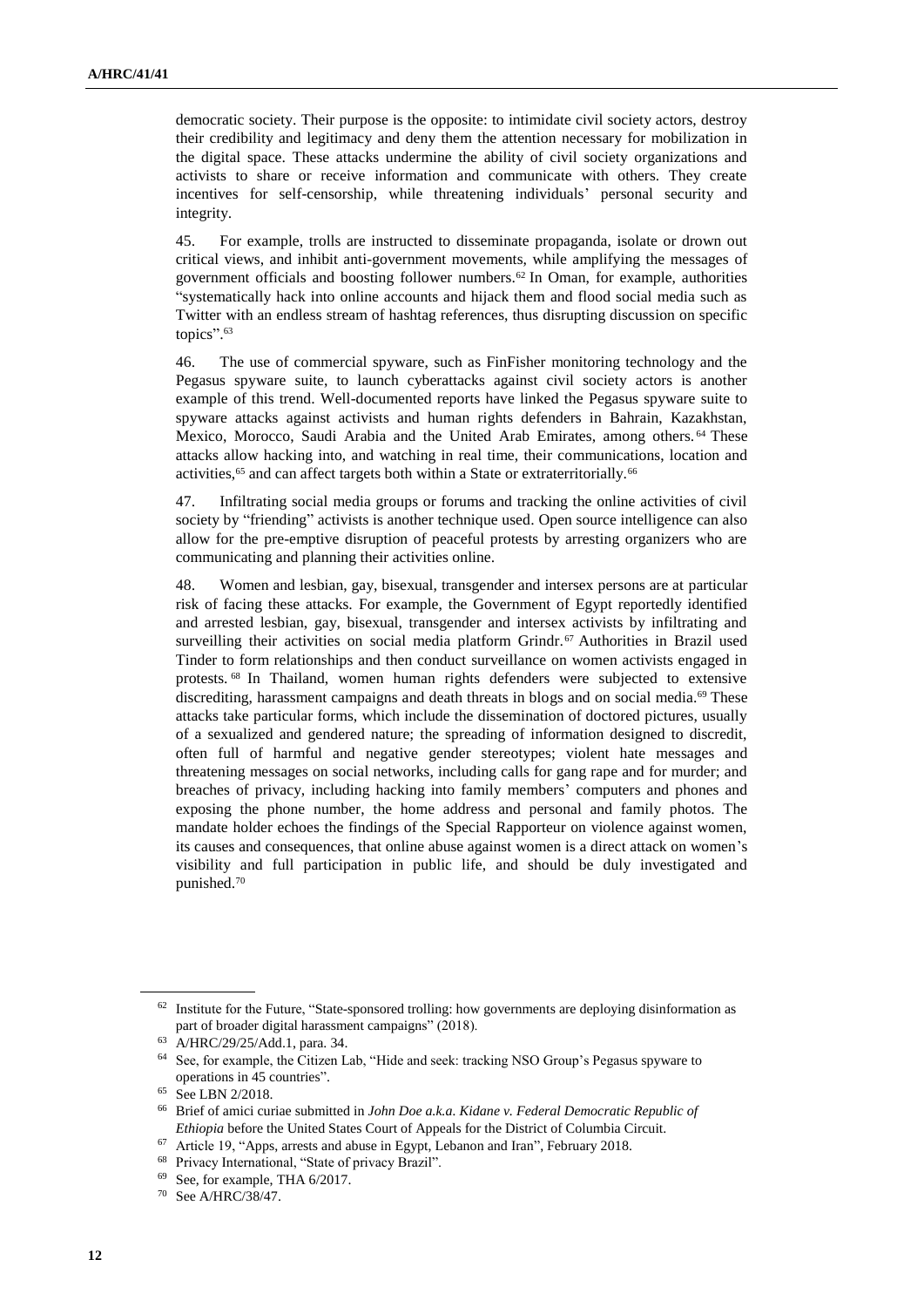#### **3. Necessary and proportionate to protect a legitimate objective**

49. Articles 21 and 22 (2) of the Covenant require that restrictions against the freedom of assembly or of association be necessary and proportionate in a democratic society in the interests of national security or public safety, public order, the protection of public health or morals or the protection of the rights and freedoms of others. It has been indicated, under this special procedure mandate, that the word "necessary" means that there must be a pressing social need "for the interference". When such a pressing social need arises, States have then to ensure that any restrictive measures fall within the limit of what is acceptable in a democratic society, which "only exists where pluralism, tolerance and broadmindedness are in place". <sup>71</sup> The onus of establishing this justification always rests on the State.

50. States often impede the exercise of the freedoms of assembly and association online through restrictions that are not necessary or proportionate considering the specific threats invoked. Some examples of this include network disruptions, State-mandated blocking of online content, social media tax, and surveillance using digital technologies.

### *Network disruptions*

51. According to data, $72$  at least 40 network disruptions were identified in connection with public demonstrations and peaceful protests in 2018, with 37 in 2017 and 27 in 2016. The regions most affected are Asia and Africa, with cases of Internet shutdowns or social media bans reported in India,<sup>73</sup> the Islamic Republic of Iran,<sup>74</sup> Chad,<sup>75</sup> Cameroon<sup>76</sup> and Togo.<sup>77</sup> India alone accounts for 64 network disruptions related to public demonstrations between 2016 and 2018. Network disruptions amid peaceful assemblies have been reported in other regions of the world, demonstrating that this has become a dangerous global trend. The number of network disruptions and social media bans during elections has also been on the rise since 2016, severely affecting political opposition parties' and social movements' visibility and capacity to mobilize support at a crucial time. These measures affect the capacity of human rights defenders to carry out their work and document human rights abuses.<sup>78</sup>

52. The Special Rapporteur believes network shutdowns are in clear violation of international law and cannot be justified in any circumstances. Shutdowns fail to meet the established test for restrictions on the right to peaceful assembly found in article 21, and for restrictions on the right to freedom of association under article 22 (2), of the Covenant. In most cases, network shutdown orders lack a legal basis. Where a legal basis does exist, shutdown orders are often coupled with broad and vague provisions and lack adequate independent oversight.<sup>79</sup> While these measures are typically justified on grounds of national security and public order, they are a disproportionate – and generally ineffective – means of achieving those legitimate aims.

53. These extreme measures generate a wide variety of harms to human rights, economic activity, public safety and emergency services that outweigh the purported benefits. Network disruptions often backfire and cause chaos and unrest. In the context of protests and elections, when tensions are at their highest, these tools are actually needed to prevent disinformation and dispel rumours, as well as to protect the rights to liberty and personal integrity, by allowing access to emergency help and contact with family and

<sup>71</sup> A/HRC/20/27, para. 17.

<sup>72</sup> Access Now, [#KeepitOn campaign,](https://www.accessnow.org/keepiton/) and Shutdown Tracker Optimization Project [\(STOP\)](https://www.accessnow.org/cms/assets/uploads/2018/06/Shutdown-Tracker-Optimization-Project-11-Jun-2018-edition.xlsx).

<sup>73</sup> See IND 5/2016, IND 3/2017 and IND 7/2017.

<sup>74</sup> See IRN 1/2018.

<sup>75</sup> See TCD 3/2016.

<sup>76</sup> See CMR 1/2018.

<sup>77</sup> See TGO 1/2017.

<sup>78</sup> A/68/299, para. 28.

<sup>79</sup> See A/HRC/29/25/Add.2.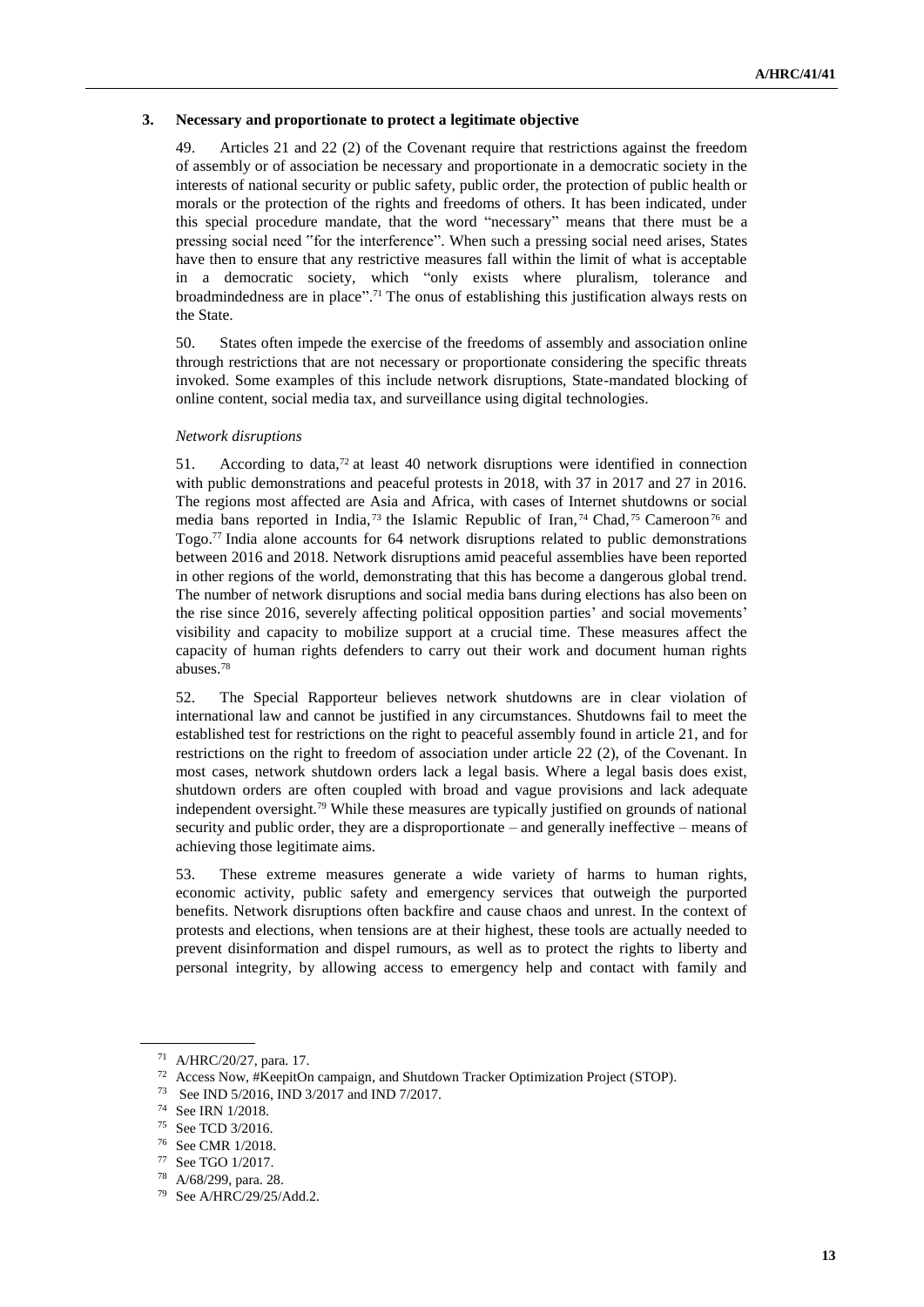friends.<sup>80</sup> The Human Rights Council has unequivocally expressed its concern "at measures in violation of international human rights law that aim to or that intentionally prevent or disrupt access to or dissemination of information online".<sup>81</sup>

#### *Social media tax*

54. The Special Rapporteur is concerned that the recent imposition of taxes for the use of social media in some countries may disproportionately affect vulnerable peoples' ability to exercise the freedoms of association and assembly, and that these "social media taxes" may raise concerns of necessity or proportionality. For example, the social media tax in Uganda "disproportionately and negatively impacts the ability of users to gain affordable access to the Internet, and thus unduly restricts their right to freedom of expression and their rights of peaceful assembly and association – particularly so for low-income citizens, for whom purchasing 1 GB of data per month will cost nearly 40 per cent of their average monthly income".<sup>82</sup> While there may be legitimate economic rationales for these taxes, States should take measures to ensure that the taxes do not disproportionately impede the ability of individuals to communicate with other members of society, and widen the digital divides.

#### *Surveillance using digital tools*

55. Unnecessary and disproportionate surveillance measures have increased across the world during the past decade. The necessity requirement implies demonstrating how surveillance would achieve a stated purpose, something often jeopardized by the very act of surveillance. States such as Australia and the United Kingdom, for example, assert that national security or public order justifies weakening encryption tools.<sup>83</sup> As stated by the Special Rapporteur on the promotion and protection of the right to freedom of opinion and expression, "there is widespread consensus among information security experts that such vulnerabilities impose significant costs on digital security overall, as they may be exploitable by unauthorized third parties even if they are intended solely for government access". 84

56. The proportionality principle requires proof that the measure used is the least invasive option. Mass surveillance or bulk collection and analysis of all communications metadata $85$  – explicitly designed to target associations between individuals – is inherently disproportionate.<sup>86</sup> Similarly, legal requirements on communications service providers to store personal and sensitive data locally and register SIM cards on an indiscriminate basis allow authorities to access information which is not relevant and material to any serious crime or specific threat.<sup>87</sup> Mandatory SIM card registration laws in particular "effectively require the majority of the population to divulge personally identifiable information" to the State concerned.<sup>88</sup> Face recognition technology deployed at large cultural events, major sporting events, music festivals and political gatherings also raises proportionality concerns. Similarly, International Mobile Subscriber Identity capture devices (IMSI catchers)<sup>89</sup> allow countries to collect data from thousands of mobile phones in a specific area, or at public events such as political demonstrations. Such practices are used to identify and surveil all individuals who participate in a particular event or are present in a certain

<sup>80</sup> Jan Rydzak, Global Network Initiative, "Disconnected: a human rights-based approach to network [disruptions"](https://globalnetworkinitiative.org/wp-content/uploads/2018/06/Disconnected-Report-Network-Disruptions.pdf).

<sup>81</sup> See Human Rights Council resolution 38/7.

<sup>82</sup> See UGA 3/2018.

<sup>83</sup> See A/HRC/35/28/Add.1.

<sup>84</sup> See A/HRC/38/35/Add.5.

<sup>85</sup> Metadata refers to the information associated with a communication, such as geolocation, duration of communication, and who the parties are.

<sup>86</sup> See Human Rights Council resolution 34/7.

<sup>87</sup> A/HRC/29/32, para. 51; and A/HRC/35/22, para. 20.

<sup>88</sup> Ibid.

<sup>89</sup> See A/HRC/35/28/Add.1.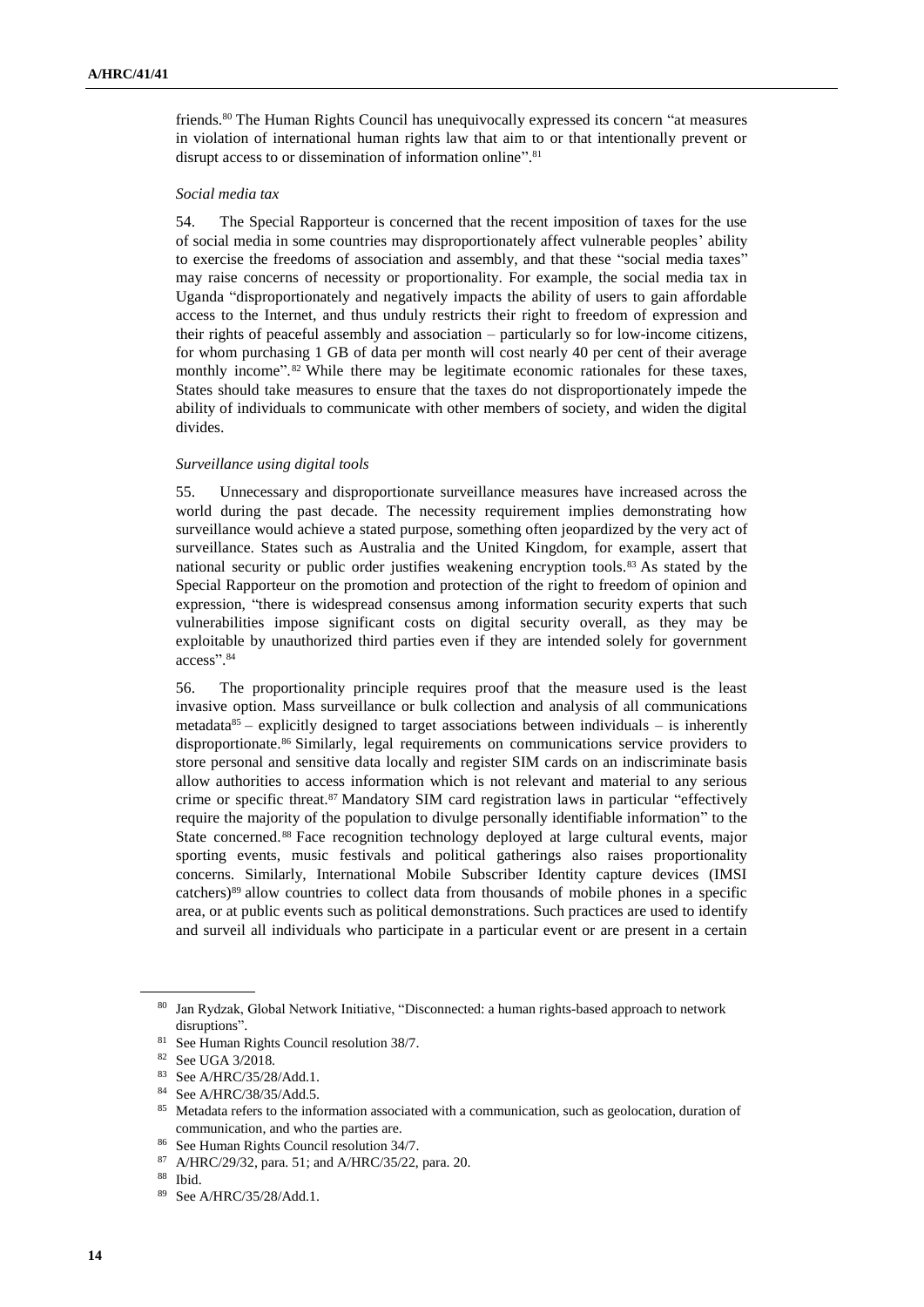public space.<sup>90</sup> These forms of identification and data collection violate the individual's anonymity in public spaces and exert significant "chilling effects" on decisions to participate in public gatherings.<sup>91</sup>

57. The use of surveillance techniques for the indiscriminate and untargeted surveillance of those exercising their right to peaceful assembly and association, in both physical and digital spaces, should be prohibited. Surveillance against individuals exercising their rights of peaceful assembly and association can only be conducted on a targeted basis, where there is a reasonable suspicion that they are engaging in or planning to engage in serious criminal offences, and under the very strictest rules, operating on principles of necessity and proportionality and providing for close judicial supervision.

#### **C. Digital technology companies: key concerns**

58. By virtue of their control of online platforms and tools, these companies are liable to States' requests for access to users' data. At times, such demands may come in the form of informal requests or pressure. Where domestic laws are in violation of international human rights standards and norms, companies are confronted with competing legal obligations that threaten their compliance with human rights as well as their ability to operate in certain jurisdictions. This may result in infringement of users' rights to peaceful assembly and association, and raises questions regarding transparency and accountability. Companies around the world often fail to adequately disclose information about data collection and Governments' requests.<sup>92</sup> Transparency reports issued by major global digital technology companies from the United States and Europe are positive examples that should be scaled up and improved on.

59. The way in which content is moderated by online platforms under their own community standards also raises human rights concerns, including with regard to peaceful assembly and association rights. In particular, the content policies of social media companies reflect varying interpretations of what is acceptable expression and behaviour, which may not be compliant with international human rights standards and norms. Furthermore, the way in which these content policies are enforced through content moderation may also be inconsistent with human rights standards and raise issues of arbitrary interference, despite some attempts at improvements. Enforcement of content policies also seems to affect those with a public profile in a disproportionate manner. In fact, by relying on users to report violations of community standards (i.e. community policing), enforcement of content policies places activists and those calling for mass mobilization at risk of facing arbitrary content removal and account suspension or deactivation. Those with a public profile are not only more likely to be reported than a less popular user (given their visibility) but are also often victims of targeted campaigns aimed at triggering content removal and deactivation. Compounding this problem is the use of artificial intelligence for content moderation, as platforms are increasingly using automated processes to flag content for takedown.

60. Algorithmic systems are also used to influence the findability, visibility and accessibility of the material – meaning what content people see, who they connect with and what groups they find. This means that the delivery of content can be based on historical or inferred political affiliation, or other lines of association, which can be an asset for those trying to reach a particular audience and communicate with like-minded people but is also problematic. Algorithmic systems have the power to silence stories and movements, prevent civil society actors from reaching a wider audience, and reinforce echo chambers or

<sup>&</sup>lt;sup>90</sup> The Human Rights, Big Data and Technology Project, "The Universal Declaration of Human Rights at 70: putting human rights at the heart of the design, development and deployment of artificial intelligence", 20 December 2018, p. 31.

<sup>&</sup>lt;sup>91</sup> Daragh Murray and Pete Fussey, "Bulk surveillance in the digital age: rethinking the human rights law approach to bulk monitoring of communications data", *Israel Law Review*, vol. 52, issue 1.

<sup>&</sup>lt;sup>92</sup> Ranking Digital Rights, The Ranking Digital Rights 2018 Corporate Accountability Index, chap. 3, "Inadequate disclosure".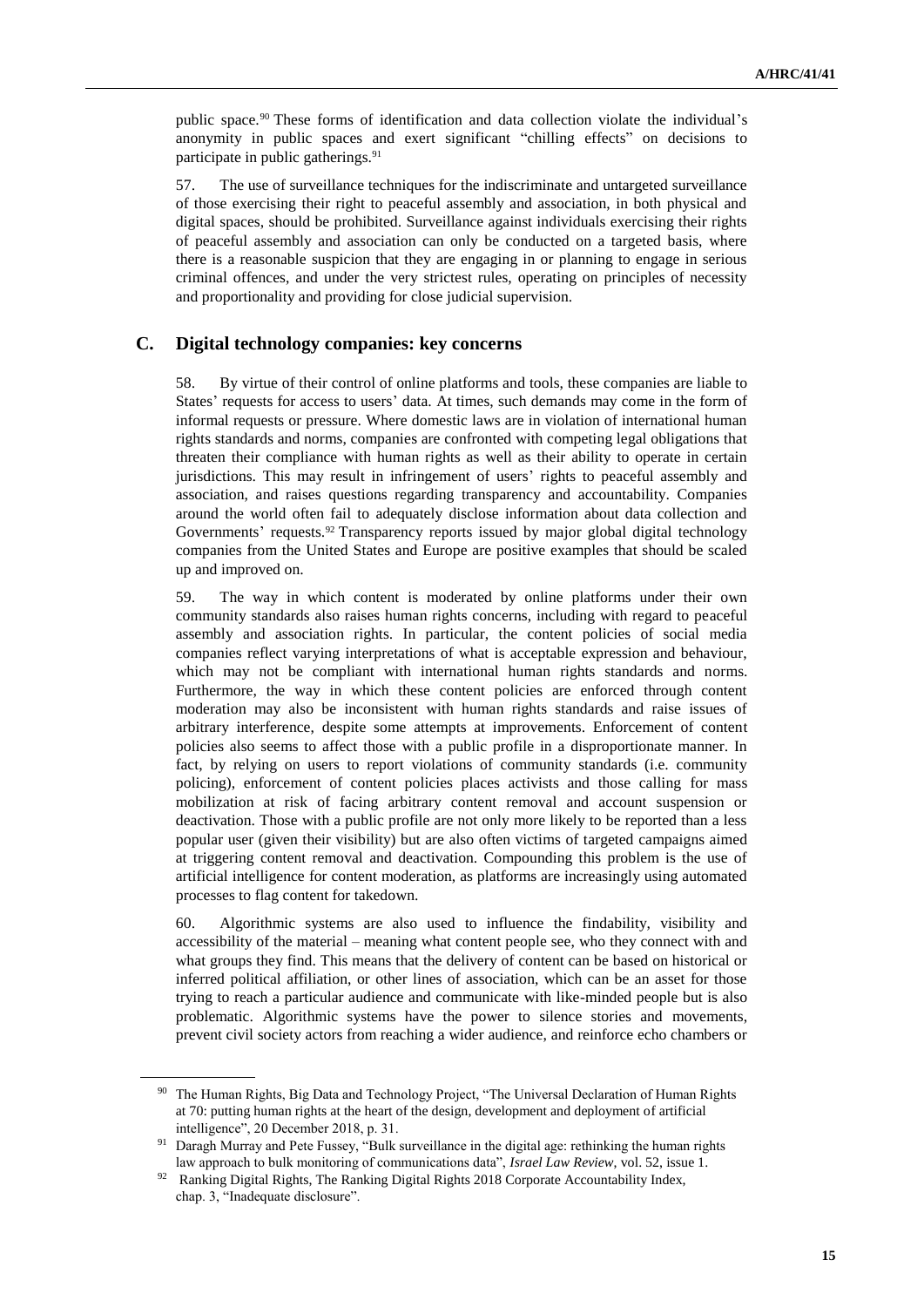reproduce bias and discrimination, to the detriment of democratic development. These measures can also have a disproportionate effect on already marginalized or at-risk groups, including women.<sup>93</sup> Algorithmic systems are obscure and constantly changing, affecting individuals' and groups' visibility online without them "being able to investigate or understand why, how or on what basis". 94

61. Policies and features on user privacy and security of communications can also affect the enjoyment of the rights of peaceful assembly and association. Only a few digital technology companies allow the use of pseudonyms or other ways to mask an individual's identity, or provide for encrypted communications. The Special Rapporteur welcomes efforts made by social media platform Grindr to devise and introduce security features on its platform to help protect lesbian, gay, bisexual, transgender and intersex persons in Egypt, the Islamic Republic of Iran and Lebanon who face police harassment, torture and imprisonment.

62. While some efforts to include the right to freedom of expression and the right to privacy in the risk assessments and due diligence processes of some digital technology companies have been taken into account, the Special Rapporteur observes that the rights to freedom of peaceful assembly and of association have not been considered. In his meetings with the digital technology companies, he was able to determine that many such companies recognized the value and importance of these rights in a democratic society, but had not yet issued a high-level policy commitment in that regard.

63. The Special Rapporteur calls on digital technology companies to meet their responsibilities to respect internationally accepted human rights standards, including the rights to freedom of peaceful assembly and of association. To that end, the effective implementation of the Guiding Principles on Business and Human Rights should be a priority for these companies. Models that include an independent impact assessment oversight, such as the ones promoted by the Global Network Initiative, <sup>95</sup> should be scaled up. Digital technology companies should make policy commitments to respect peaceful assembly and association rights (in addition to existing commitments to respect freedom of expression and privacy rights), conduct due diligence in relation to these fundamental freedoms, including through regular human rights impact assessments, and establish effective remediation processes to provide compensation and other forms of redress when violations occur. States should adopt and enforce laws and policies that focus on creating mandatory requirements for digital technology companies to exercise due diligence to identify, prevent, mitigate, and account for how they address, human rights impacts of their business and products, as well as for robust transparency and remediation mechanisms. These laws and policies must "have at their core the objective of universal access and the enjoyment of human rights"<sup>96</sup> and be consistent with guidance following from international standards and norms. They should be adopted only after a fully inclusive and participatory consultation process with the relevant stakeholders.

64. The Special Rapporteur believes the international human rights law framework should govern digital technology companies' responses to government requests, content moderation and engineering choices, including computational curation of content. This means that standards of legality, necessity and legitimacy should be applicable to companies' decisions that affect peaceful assembly and association rights. The Special Rapporteur refers to recent reports of the Special Rapporteur on the promotion and protection of the right to freedom of opinion and expression, on the subject of online platforms' content moderation and artificial intelligence, which detail the complexity and extent of these problems and set forth important recommendations.<sup>97</sup>

<sup>93</sup> A/HRC/35/9, para. 41.

<sup>94</sup> A/73/348, para. 32.

<sup>&</sup>lt;sup>95</sup> Global Network Initiative is a multi-stakeholder platform launched in 2008 "to protect and advance freedom of expression and privacy in the ICT industry by setting a global standard for responsible company decision-making". See [https://globalnetworkinitiative.org/team/our-mission/.](https://globalnetworkinitiative.org/team/our-mission/)

<sup>96</sup> Human Rights Council resolution 38/7, para. 18.

<sup>97</sup> A/HRC/38/35, para. 61.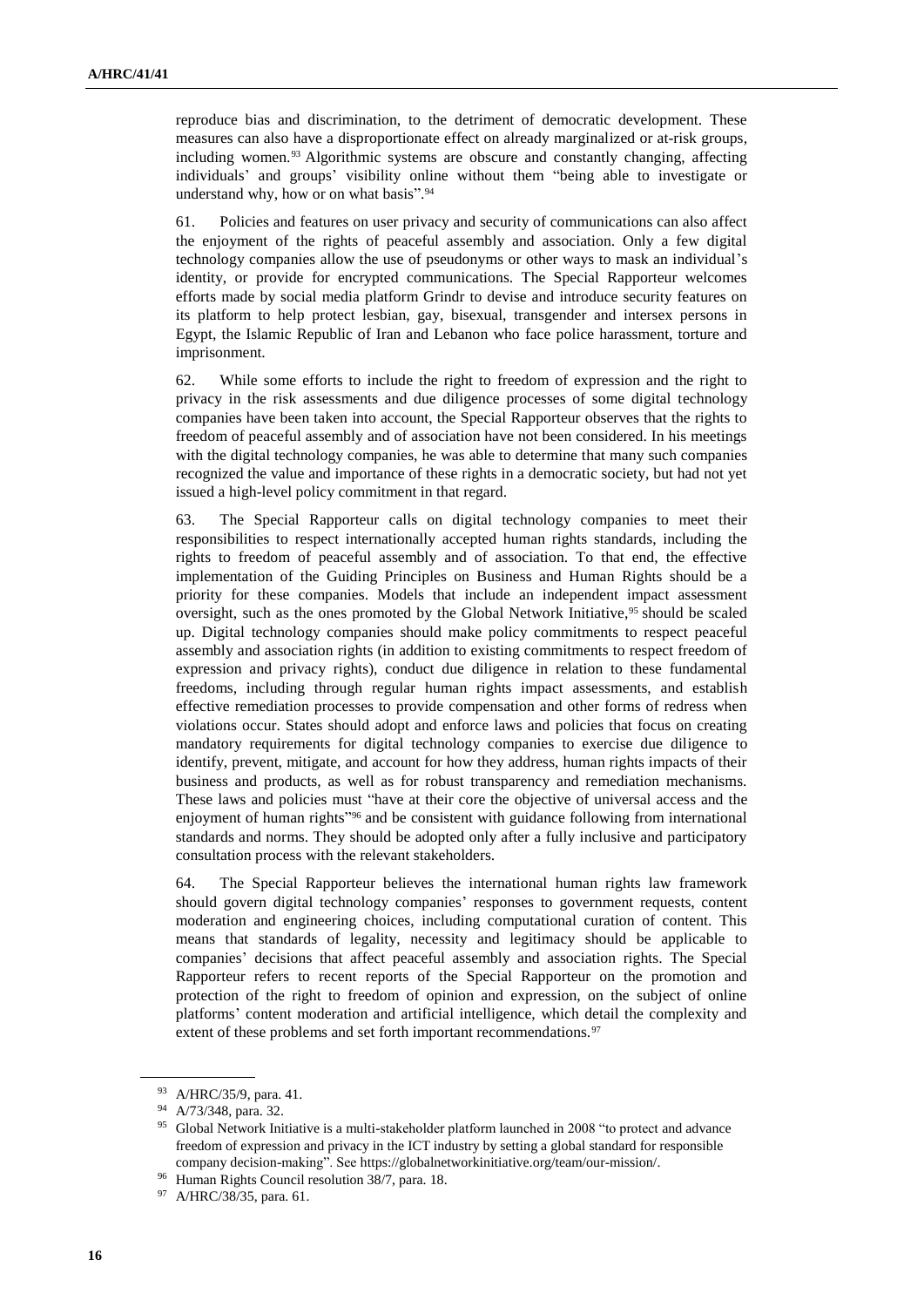## **V. Conclusions and recommendations**

65. **While the digital age has opened new space for the enjoyment of the rights to freedom of peaceful assembly and of association, it has also brought a range of new threats and risks to these fundamental rights. Severe legal restrictions, and government practices in digital surveillance, for example, risk eliminating the space in which civil society can promote or defend collectively a field of mutual interest. Digital technology companies' actions and inaction have exacerbated these risks or created complex new challenges for individuals and organizations that seek to exercise assembly and association rights online and offline. These challenges are likely to intensify in an increasingly digital future.**

66. **International law protects the rights of freedom of peaceful assembly and of association, whether exercised in person, through technologies of today, or through technologies that will be invented in the future. Existing international human rights norms and principles should not only dictate State conduct, but also be the framework that guides digital technology companies' design, control and governance of digital technologies.**

67. **States should ensure that the rights of peaceful assembly and association are respected, protected and implemented in national legal frameworks, policies and practices, in accordance with international law. Digital technology companies must commit to respect freedoms of peaceful assembly and association and carry out due diligence to ensure that they do not cause, contribute to or become complicit in violation of these rights. In fulfilling their respective responsibilities, States and digital technology companies should comply with well-established principles of nondiscrimination, pluralism of views, transparency, multi-stakeholder participation, and access to justice.**

68. **To this end, the Special Rapporteur makes the following recommendations:**

## **A. Recommendations to States**

69. **States should ensure that any interference with the rights to freedom of peaceful assembly and of association is "prescribed by law" and is "necessary in a democratic society in the interests of national security or public safety, public order (***ordre public***), the protection of public health or morals or the protection of the rights and freedoms of others".** <sup>98</sup> **Restrictions on grounds of "national security", "public safety" and "protection of morals" should be clearly and narrowly defined, so as to prevent their abuse by authorities.**

70. **States should promote and facilitate access to digital technologies, and should not put restrictions on their use for the exercise of the rights to freedom of peaceful assembly and of association. Policies and practices should address equal access to the Internet and digital technologies, the affordability, and participation in the digital age for all, so as to bridge the digital divide.** 

71. **Online association and assembly play a particularly important role for marginalized groups, and interference with the rights to freedom of peaceful assembly and of association can have a disproportionate impact on individuals and groups in vulnerable positions. In fulfilling their obligations, States should pay particular attention to the disparate impact that limitations on access to and use of digital technologies can have on racial and religious minorities, political opponents and activists, and lesbian, gay, bisexual, transgender and intersex persons.**

72. **States should ensure that an effective remedy for violation of the rights to freedom of peaceful assembly and of association is available and accessible to all. Remedies should be accessible, affordable, adequate and timely, from the perspective** 

<sup>98</sup> Human Rights Council resolution 15/21, para. 4.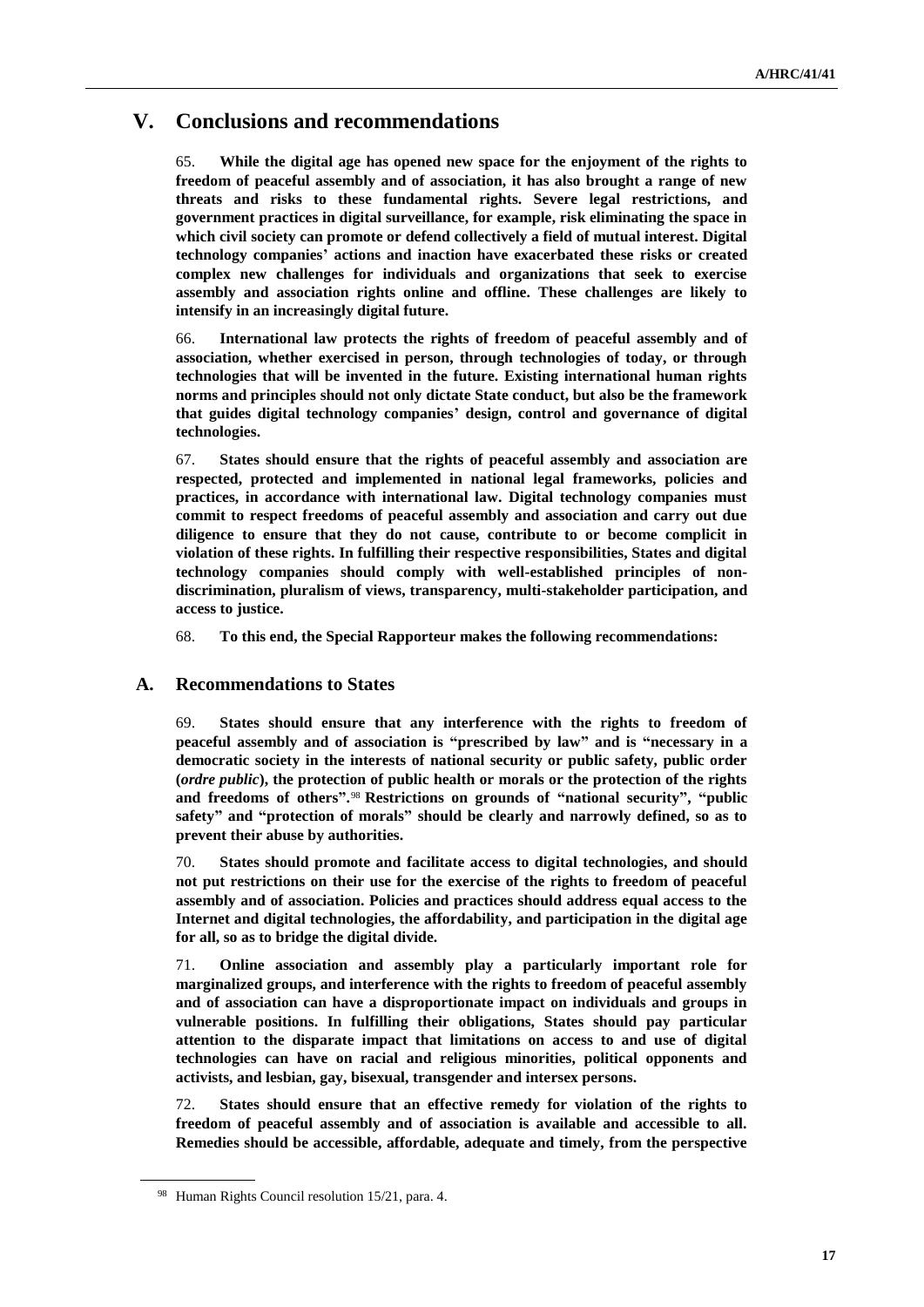**of the rights holders affected. States should provide remediation through independent judicial, administrative or legislative authorities or any other competent independent authority provided by the legal system.** 

73. **States should create an enabling legal framework for the right to peaceful assembly and association in the digital age, by:**

Repealing, or refraining from introducing, laws that unduly restrict or **undermine the rights to freedom of peaceful assembly and of association, including anti-protest laws;**

(b) **Repealing and amending any laws and policies that allow network disruptions and shutdowns, and refraining from adopting such laws and policies;**

Revising and amending cybercrime, surveillance and antiterrorism laws **and bringing them into compliance with international human rights norms and standards governing the right to privacy, the right to freedom of opinion and expression, the right to freedom of peaceful assembly and the right to freedom of association;**

(d) **Promoting and protecting strong encryption and anonymity, including by adopting laws, regulations and policies that confer only on courts the power to remove the right to anonymity, rather than on law enforcement agencies.**

74. **Refrain from, and cease, measures such as cutting off access to the Internet and telecommunications services. Access to Internet and mobile telephony services should be maintained at all times, including during times of civil unrest. Access to and use of digital technologies during elections for assembly and association purposes should be specially respected, protected and promoted.**

75. **End all practices of blocking websites of civil society organizations and human right defenders.**

76. **Prohibit the use of surveillance techniques for the indiscriminate and untargeted surveillance of those exercising the right to peaceful assembly and association, both in physical spaces and online.** 

77. **Refrain from unduly conducting targeted surveillance using digital tools against civil society actors, protest organizers, minorities and others seeking to exercise their rights to freedom of peaceful assembly and of association. In order to be permissible, targeted surveillance may occur only on the basis that such activities are adopted openly; are time-limited; operate in accordance with established international standards of legal prescription, legitimate aim, necessity and proportionality; and are subjected to continued independent supervision that includes robust mechanisms for prior authorization, operational oversight and review. Individuals and groups should be notified if their rights are breached by surveillance, and effective remedies should be guaranteed.** 

78. **Any application of new forms of technological surveillance should also adhere to the above-mentioned principles and standards – including surveillance conducted extraterritorially. States should set up independent inquiries to examine the use of any surveillance technologies, so that the public can assess the manner and frequency of their use, the justifications for and the necessity and proportionality of that use, and whether such technologies are being used in an improper or overly broad way.** 

79. **End all acts of government-sponsored online trolling, intimidation and disinformation targeted at civil society actors. States should investigate these acts, provide effective remedies, and adopt and implement preventive measures. In this context, States should identify and address gender-specific forms of online violence and barriers preventing women from accessing justice.**

80. **States should duly implement their duty to protect against abuses of the rights to freedom of peaceful assembly and of association by business enterprises by taking appropriate steps to prevent, investigate, punish and redress such abuse through effective policies, legislation, regulations and adjudication. This includes adopting and**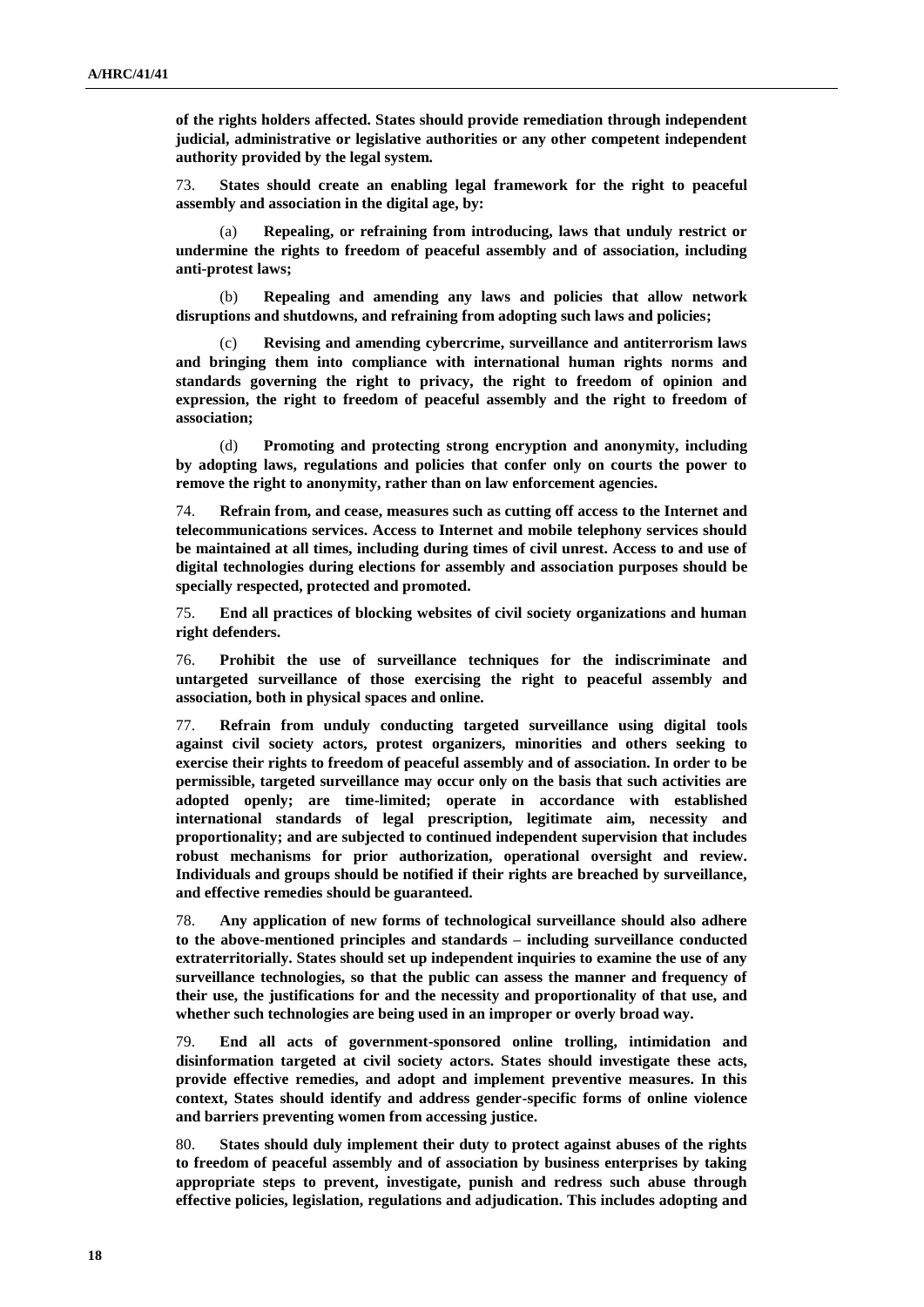**enforcing laws and policies that focus on creating mandatory requirements for digital technology companies to exercise due diligence to identify, prevent, mitigate and account for how they address any human rights impacts of their business services and products, as well as for robust transparency and remediation mechanisms. These laws should be adopted only after a fully inclusive and participatory consultation process with all stakeholders.** 

81. **States should renew their commitments to a multi-stakeholder approach as a cornerstone of Internet governance processes. Effective cooperation on issues relating to the digital sphere depends on the ability of individuals and groups to exercise their rights to freedom of peaceful assembly and of association.** 

#### **B. Recommendations to digital technology companies**

82. **Companies should meet their responsibility to respect internationally accepted human rights, including the rights to freedom of peaceful assembly and of association, by taking all necessary and lawful measures to ensure that they do not cause, contribute to or become complicit in human rights abuses.**

83. **Companies should adopt a high-level policy commitment to respect freedom of peaceful assembly and association, and recognize the importance of the role of civil society in democracy and sustainable development.** 

84. **Companies should seek to prevent or mitigate the adverse human rights impacts of their involvement, to the maximum extent allowed by law, whenever they are requested by States to censor, surveil or monitor individuals or groups or to make available data that they collect, process or retain.** 

85. **Companies should recognize international human rights law as the authoritative framework for ensuring that peaceful assembly and association rights are respected in their products and services and should evaluate their policies accordingly. Companies should ensure that their policies and community guidelines are sufficiently clear, accessible and in keeping with international human rights standards. They should also provide more detailed examples or case studies of the way in which their community standards are applied in practice, so that users can understand the circumstances under which personal data or information may be accessed, content may be restricted, or access to the service may be blocked or restricted.**

86. **Companies should exercise human rights due diligence to identify, prevent, mitigate and address violations of the rights to peaceful assembly and association, including by:**

(a) **Undertaking human rights impact assessments which incorporate the rights to freedom of peaceful assembly and of association when developing or modifying their products and services. The process of assessing impacts should always include consultation with civil society actors and other experts and be validated by an accredited external third party with human rights expertise.**

(b) **Integrating the findings of impact assessments, by taking steps to: increase knowledge and awareness of the rights to peaceful assembly and association, by providing training and issuing guidelines to management, employees and other business-linked actors, such as contractors; adopt policies and procedures which set out how the company will assess and respond to government demands for restrictions to communications or access to content; integrate early warning systems within business processes to identify human rights risks, and respond in a timely fashion; use their leverage to challenge government requests that unduly restrict the rights to freedom of peaceful assembly and of association; support the research and development of appropriate technological solutions to online harassment, disinformation and propaganda, including tools to detect and identify State-linked accounts and bots; adopt monitoring indicators that include specific concerns related to freedom of peaceful assembly and association.**